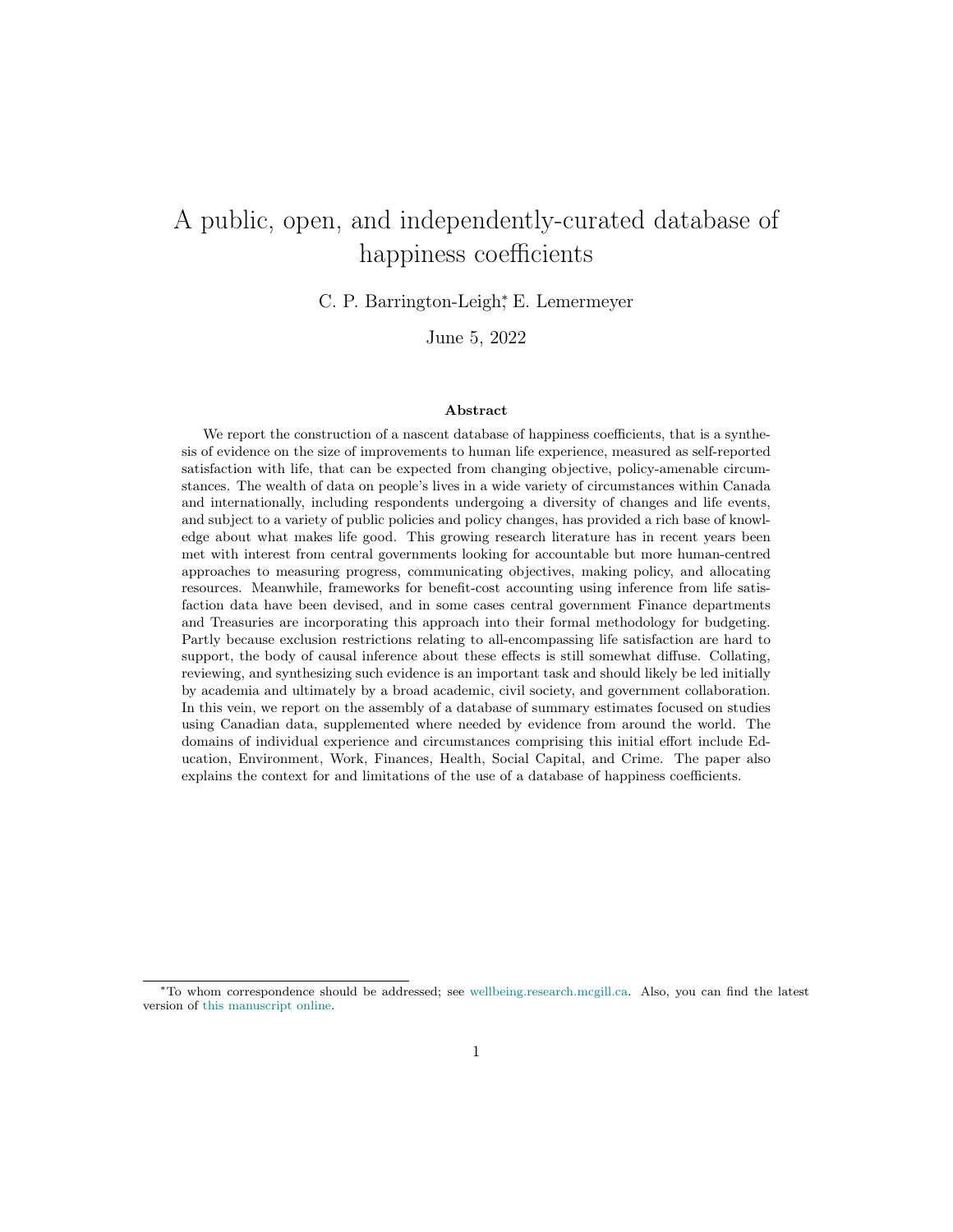## Contents

|              | 1 Precedent databases                                                                               | 3                                                   |
|--------------|-----------------------------------------------------------------------------------------------------|-----------------------------------------------------|
| $\bf{2}$     | Principles for curation                                                                             | 3                                                   |
| $\mathbf{3}$ | Seed <i>DoHC</i> for Canada<br>3.1<br>$3.2^{\circ}$                                                 | $\boldsymbol{4}$<br>$\overline{4}$<br>$\frac{5}{2}$ |
|              | 4 The role of happiness policy in context                                                           | 5                                                   |
| 5.           | Conclusion                                                                                          | 8                                                   |
|              | <b>References</b>                                                                                   | 17                                                  |
|              | List of Tables                                                                                      |                                                     |
|              | 1<br>$\overline{2}$                                                                                 | $5\phantom{0}$<br>9                                 |
|              | List of Figures                                                                                     |                                                     |
|              | Policy impact and the distribution of wellbeing $\dots \dots \dots \dots \dots \dots \dots \dots$ 6 |                                                     |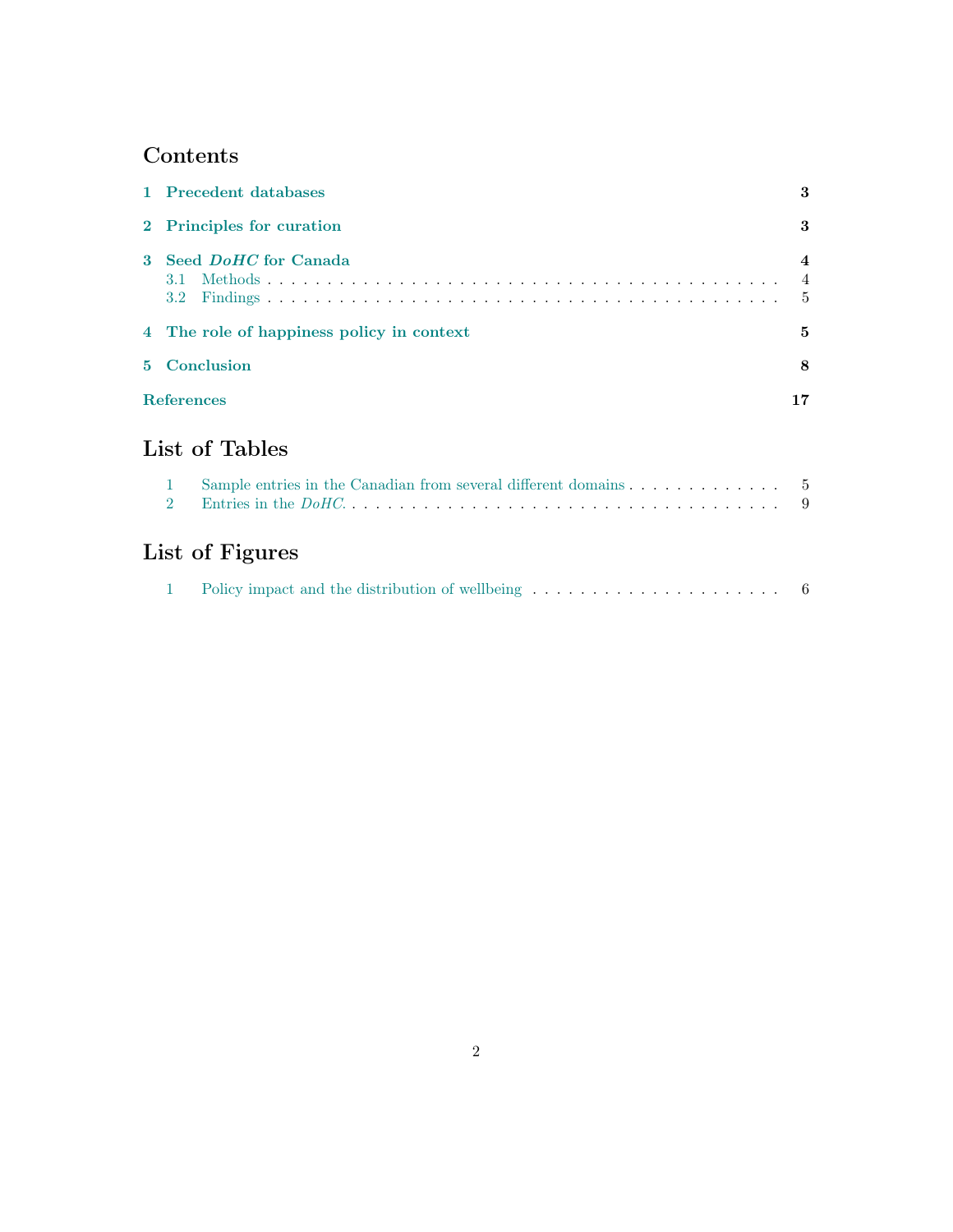### <span id="page-2-0"></span>1 Precedent databases

As governments strive to establish new and updated frameworks for the evaluation and planning of programs, policies, and budgets based on modern evidence about human well-being, some new institutions will be needed (Barrington-Leigh, [2021\)](#page-16-1). This paper (1) suggests some principles for the curation of growing knowledge about what makes for a good life, and happy societies; (2) provides a fledgling sample of what a database of such research findings might look like; and (3) articulates some important limitations on how such knowledge can be used in policy making.

Reviews of econometric studies of happiness<sup>[1](#page-2-2)</sup> have in several instances compiled summary effect sizes into tabular form, in which the existing evidence on several different influences on life satisfaction are brought together (Clark, Flèche, et al., [2019,](#page-16-2) online Annexes 2–5).

Frijters, Clark, et al. [\(2020\)](#page-16-3) describe a process by which the UK might maintain an authoritative list of the best available estimates for any given influence on wellbeing. Frijters, Clark, et al.'s description may represent an overly-frequentist conception of filtering and aggregating evidence, but they emphasize the importance of moving towards transparency in however the updating of the database is carried out. Barrington-Leigh [\(2021\)](#page-16-1) similarly advocates for a process to debate and distill knowledge about the relationship between policy-influenced variables and human experience, in an accountable and ongoing process, but suggests that this be led initially by the analytic community, rather than initially by government with a transition towards more independence over time.

### <span id="page-2-1"></span>2 Principles for curation

In what follows, we dub the database of such knowledge a *Database of Happiness Coefficients*  $(DoHC)$ , and the public body tasked with curating it a Wellbeing Knowledge Centre (WKC). We propose the following principles for a WKC and DoHC to support policy making in Canada:

1. The DoHC should be curated independently or at **arms-length** from government. All findings should be made available to government agencies and to the public.

While the knowledge embodied in the  $DoHC$  will never be sufficient to dictate policies (see section [§4\)](#page-4-1), it must be available to the public and to public and private organizations in order to help to push government to adopt a more evidence- and human- oriented policy making approach.

2. The WKC must strive for maximum transparency of its methods, including the criteria for selection and integration of studies.

A possible productive service for the WKC would be to host an ongoing open review process of all research articles used to build the DoHC.

3. The WKC must always embrace an openness to revision of the database.

Core to the DoHC are evaluations of the degree of confidence in causal inferences behind each coefficient. Future evidence will continuously revise and deepen the DoHC.

<span id="page-2-2"></span><sup>1</sup>Throughout this paper, "happiness" can be taken to mean the set of subjective wellbeing measures that are used to gauge overall quality of life, most prominent and important among them being respondents' own numerical evaluation of their level of satisfaction with life, obtained through a single survey question (OECD, [2013\)](#page-17-0).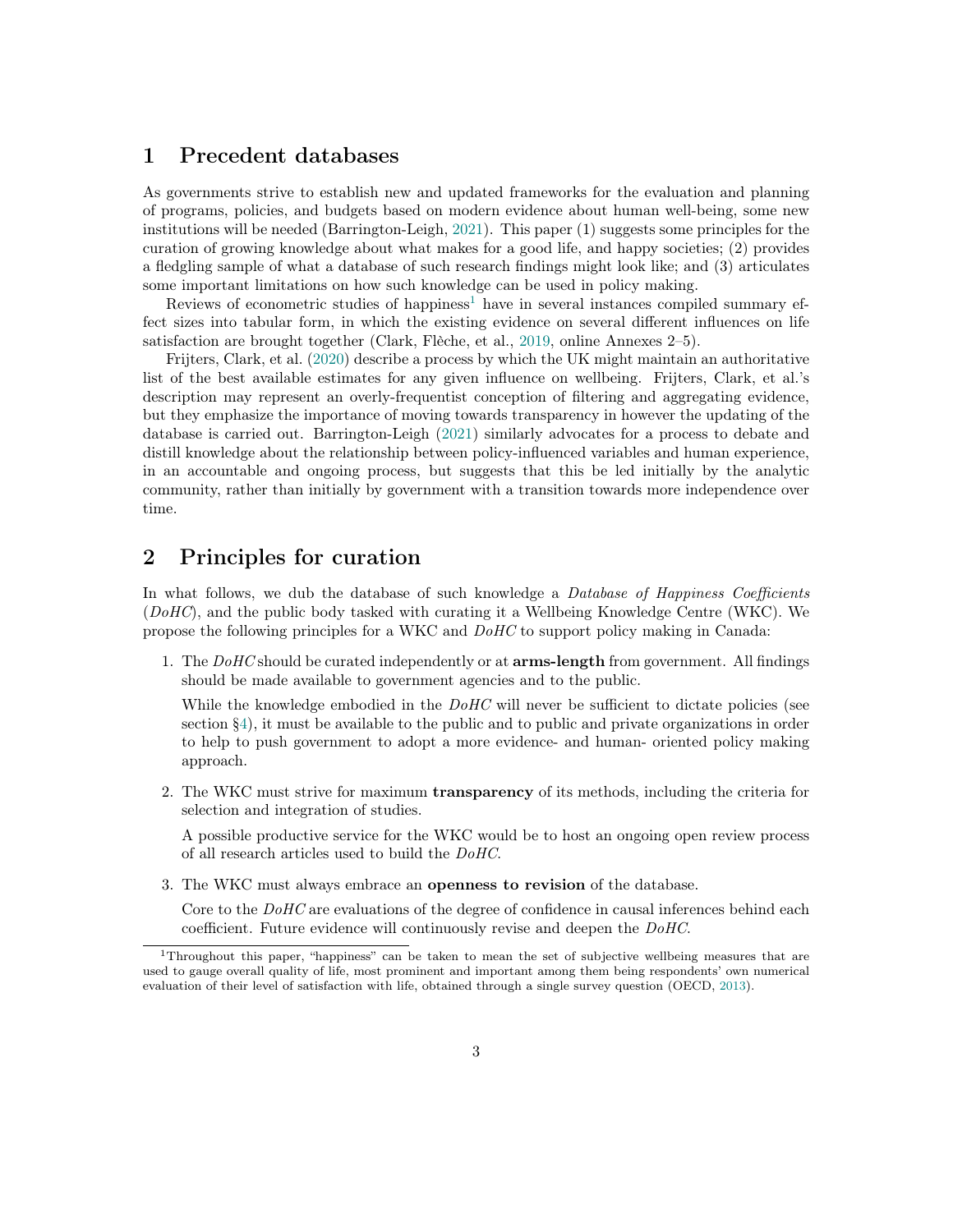4. The DoHC should be designed to inform calculations about the expected distribution of wellbeing.

Most frequentist statistical models in use in this field focus on estimating mean values of wellbeing, or use strong distributional assumptions, but these will ultimately prove inadequate to inform policy choices, which will be based on the full predicted distributions of wellbeing outcomes. That is, policy makers will want to consider both the univariate distribution of (for instance) SWB, and multivariate distributions along standard dimensions of disadvantage, oppression, and inequality.

5. The  $DoHC$  should target content to support the needs of planners and decision makers.

Explanatory variables (predictive factors) in academic models are often chosen based on (a) their hypothesized importance in accounting for variance in happiness, or (b) simply on their availability, or (c) on being able to show or argue that their variation constitutes or contains a natural experiment of some kind. In order to be useful to decision makers and community planners, estimates will instead need increasingly to focus on the effects caused by objective, policy-amenable outcomes. One may therefore expect initially many knowledge gaps in the DoHC. The WKC may need to help direct resources to fill those gaps.

6. The DoHC should be constructed so as to allow for **hierarchically-sourced evidence** and be able to privilege locally-contextualized evidence.

A Canadian WKC will incorporate evidence from around the world and liaise with other national or international curators of  $DoHC$  s, or possibly to lead in the curation of an international one. In any case, locally-contextualized evidence should be given appropriate priority, and at all scales. A municipal or community government will need to lean heavily on evidence about wellbeing gathered from beyond its jurisdiction, but at the same time will want to emphasize local experience.

In practice, large government departments may inevitably maintain their own version of the  $DoHC$ internally, but it is expected that internal government studies and experience will inevitably make it into the public domain, so that novel information should ultimately all flow into the public DoHC.

The WKC will most likely need to commission studies to summarize the knowledge in a given field, and incorporate the synthesized findings into the DoHC. The What Works Centre for Wellbeing in the U.K. is already playing this role of commissioning reviews.

### <span id="page-3-0"></span>3 Seed *DoHC* for Canada

In the interest of seeding an effort of building a DoHC for Canada, and in order to communicate the concept, we report the construction of a small DoHC.

#### <span id="page-3-1"></span>3.1 Methods

Briefly, the following procedure was carried out to arrive at our database entries. First, a search of EconLit, EconPapers, Scopus, and JSTOR for publications in economics and psychology led to a set of 189 academic articles and working papers related to life satisfaction in Canada.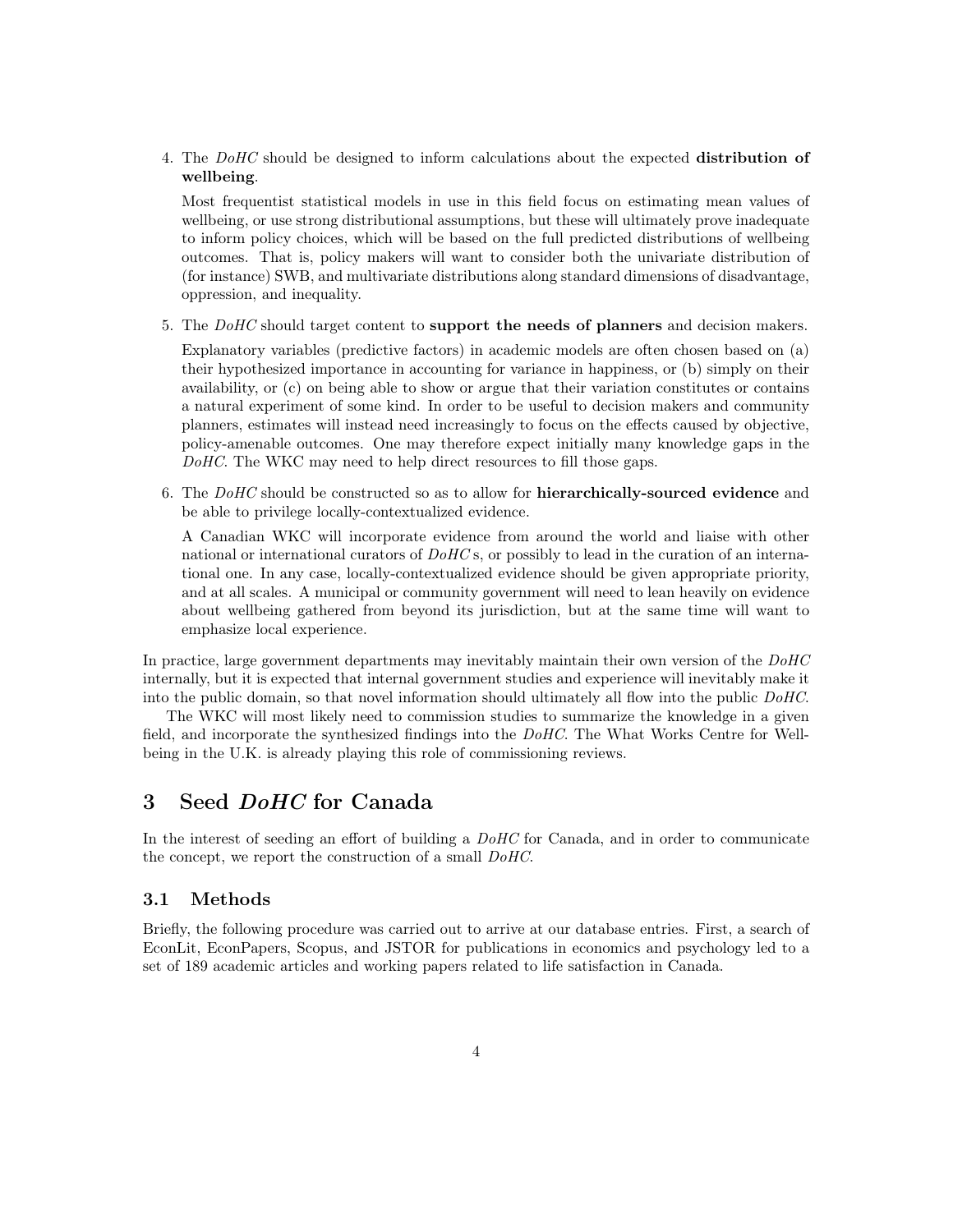| Domain         | Change                                                   | Effect on 0-10 SWL              |
|----------------|----------------------------------------------------------|---------------------------------|
| Education      | Extra compulsory year                                    | $-0.03~(\pm 0.098)$             |
| Environment    | $\sqrt{SO_2}$ by $10\mu\text{g m}^{-3}$                  | $-0.04~(\pm .04)$               |
| Work           | Overqualification                                        | $-0.280 \ (\pm .049)$           |
| Finances       | doubling of HH income                                    | $+0.16 \ (\pm .196)$            |
| Health         | smoking daily $\rightarrow$ never                        | $+0.12 \, \overline{(\pm .04)}$ |
| Social Capital | $\overline{\text{Partnered}\rightarrow\text{separated}}$ | $-0.4~(\pm 0.14)$               |
| Crime          | Victim of violent crime                                  | $-0.396$                        |

<span id="page-4-2"></span>Table 1: Sample entries in the Canadian  $DoHC$  from several different domains. See Table [2](#page-8-0) at the end of the paper for fuller details.

Secondly, these papers were retrieved and sorted by topic. Features such as survey data used, sample size, age of respondents, geographic scope, temporality (cross-section or longitudinal), and the subjective wellbeing measure in use were all tagged.

Thirdly, studies with large sample sizes, relevant SWB measures, nationwide scope and/or longitudinal data were preferentially chosen. Within each, we identified estimates derived through well-defined methodologies and evaluated the confidence in their effect and causality. These features were recorded in the database, along with any free-form comments or clarifications.

#### <span id="page-4-0"></span>3.2 Findings

Our database is available online at [lifesatisfaction.ca/dohc](https://lifesatisfaction.ca/dohc) and included in full (as at the time of writing) at the end of this manuscript. table [1](#page-4-2) shows a few sample values from the database, which also includes commentary on the persistence of effects over time, the degree of confidence in effect and causality, the data source and type, and of course the relevant citation(s).

### <span id="page-4-1"></span>4 The role of happiness policy in context

In any discussion of the seemingly-technocratic life satisfaction approach to benefit-cost accounting, it is important to keep the context in mind. There is a lot that any  $DoHC$  or wellbeing policy approach will never be able to do, and  $DoHC$  s do not have the potential to diminish policy making towards a deterministic exercise. This section describes three important limitations (discussed in more detail in Barrington-Leigh, [2021\)](#page-16-1) to what can be expected from a DoHC.

#### Distributions

First, as mentioned above, the knowledge base around predicting policy effects on wellbeing should in principle be designed to predict distributions of outcomes, not just averages. Having a good understanding of wellbeing impacts means you can disaggregate the overall effects of a given policy or budget based on different demographic groups or subpopulations and importantly intersectional groups. Many governments, when carrying out evaluations or projections, already disaggregate outcomes in this way. Using a new or more encompassing measure of wellbeing as an objective does not change the need or challenge of understanding distributional outcomes.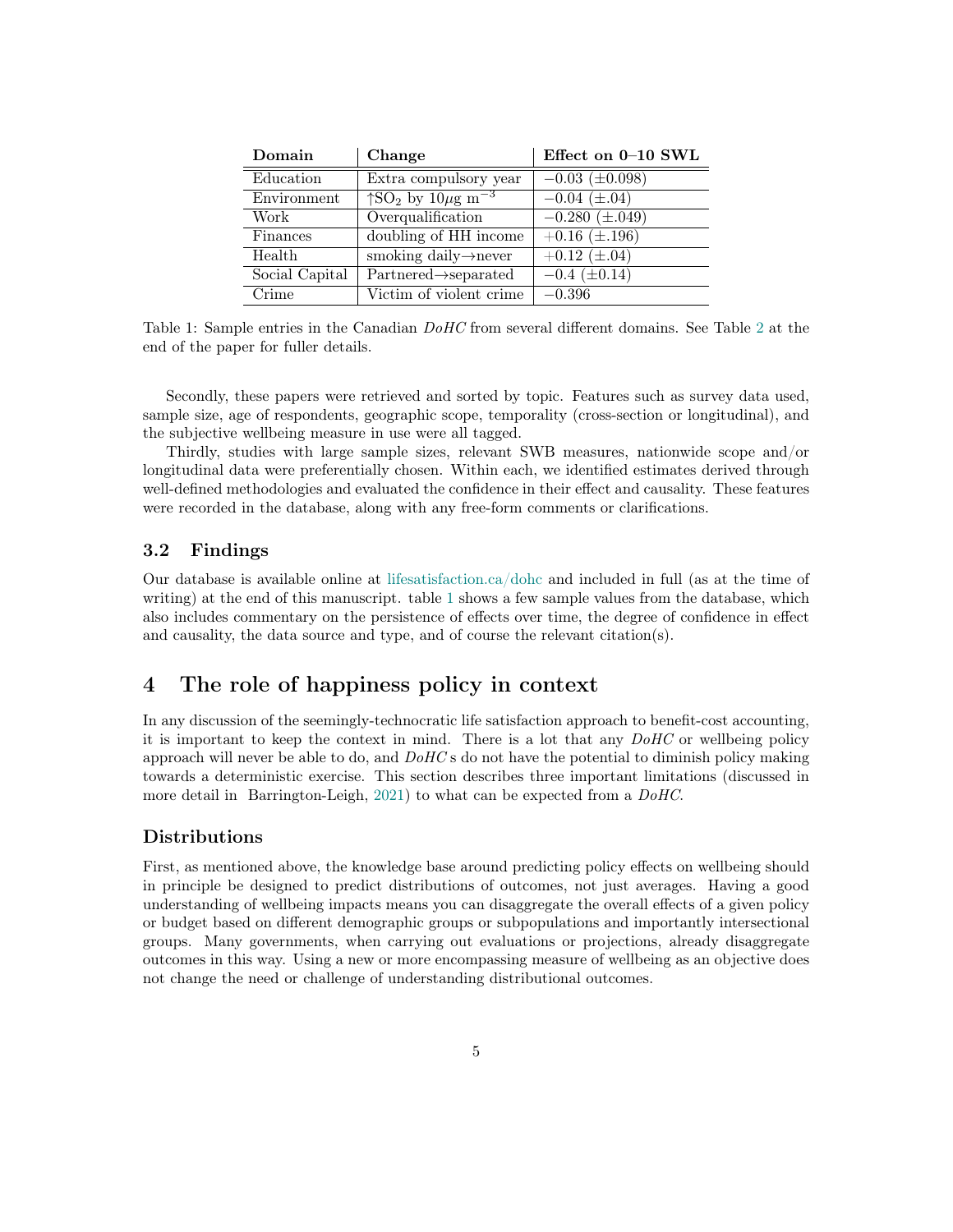

<span id="page-5-0"></span>Figure 1: Policy impact and the distribution of wellbeing. Hypothetical distributions of life satisfaction responses described in the text. (a) is before a policy change; (b) is a predicted outcome after the policy takes effect, and (c) a disaggregation of the distribution for a demographic subgroup.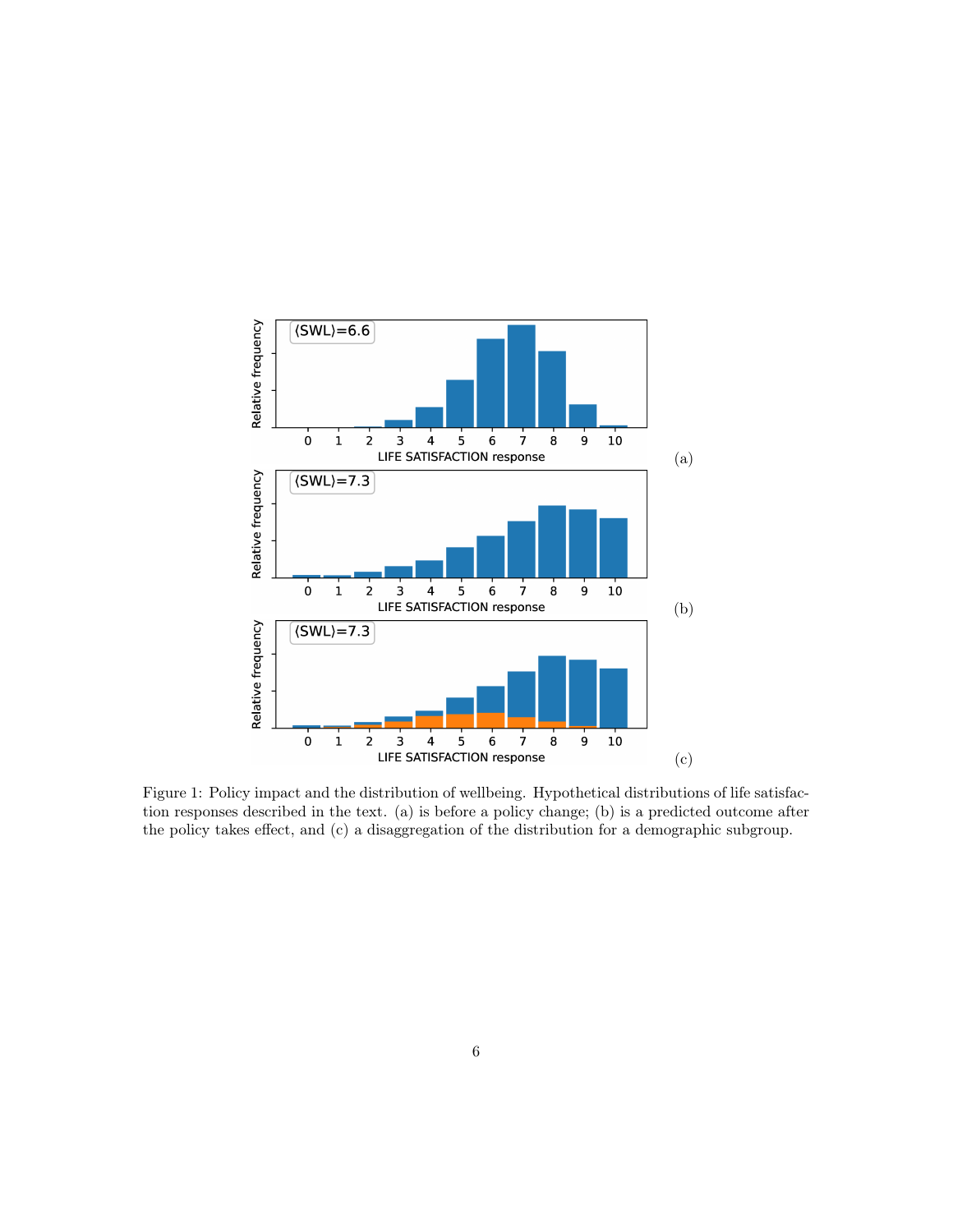Moreover, those distributional outcomes are fundamental to decision making. While the early literature on cost/benefit accounting for policy-making (e.g., Happiness Research Institute, [2020;](#page-16-4) Frijters and Krekel, [2021\)](#page-16-5) emphasizes scalar objectives and criteria, in reality decision makers are sensitive to non-scalar considerations. For instance, figure [1\(](#page-5-0)a) and (b) show hypothetical distributions of current and projected future life satisfaction. The policy appears to increase wellbeing from 6.6 to 7.3, according to its mean, yet the distribution shows that some people are worse off afterwards than before. Panel (c) disaggregates the anticipated outcome into a demographic subgroup (shown in orange) and the rest of the population (shown in blue). The relative lack of thriving of the subgroup may be a considerable concern for policy makers for ethical (equity) or political reasons. In any case, nothing about a life satisfaction approach or the information in a  $DoHC$  helps with the question of how to value different parts of a distribution in coming to an overall decision. These kinds of considerations do not happen automatically with a wellbeing approach, just as they do not happen automatically when using traditional welfare measures like family income.

#### Dynamics

There is a second reason that a  $DoHC$  does not act as a policy oracle. Policy makers may disagree about whether reducing a given disparity is best carried out through strong government intervention and redistribution, or more through removing barriers and allowing for people to change their own situation. However, this question is not just about ethics and principle, but also about the dynamics of how people behave and invest over their life course, and indeed how all kinds of possible and typical government investments pay off over time. Those are questions to which a wellbeing approach assumes you already know the answer. That is, the  $DoHC$  is likely to specialize, especially early on, in answering the question, "Given a set of *current* objective conditions at some point in time, how happy would someone be?" In order to project the outcome of a policy change or budget allocation today, one will need to predict future objective conditions driven by the policy change. This information is all outside of the  $DoHC$ 's contribution (For more explanation, see Barrington-Leigh, [2021;](#page-16-1) Barrington-Leigh, [2022\)](#page-16-6). If anything, though, the policy synergies made possible by having an overarching, well-understood measure of wellbeing may make it much more desirable and valuable for governments to have sophisticated and detailed models of the return to human and non-human investments over the life course.

#### Precautionary approach

Despite the limitations above, the most ambitious and attractive promise of a wellbeing approach is that it offers a way to add up all the effects of taxation, legislation, and expenditure, along with extant conditions, to come up with a reasonable prediction of the distribution of outcomes for a prospective policy. This system, which boasts accountability to measurable outcomes and a growing evidence base, can provide cost/benefit or cost effectiveness guidance to a decision maker who has a way to handle distributional questions.

However, there is another dimension in which this vision has its limits: one cannot feasibly apply the wellbeing approach to all questions about future public investments. In particular, when considering questions about investments with far-future payoffs, the uncertainty in predictions of objective outcomes will lead to a large amount of uncertainty about the implications for future human wellbeing. This uncertainty will overwhelm any decision-making when the decision involves alternative uses and benefits of a resource in the short term. That is, for long-run, unfamiliar,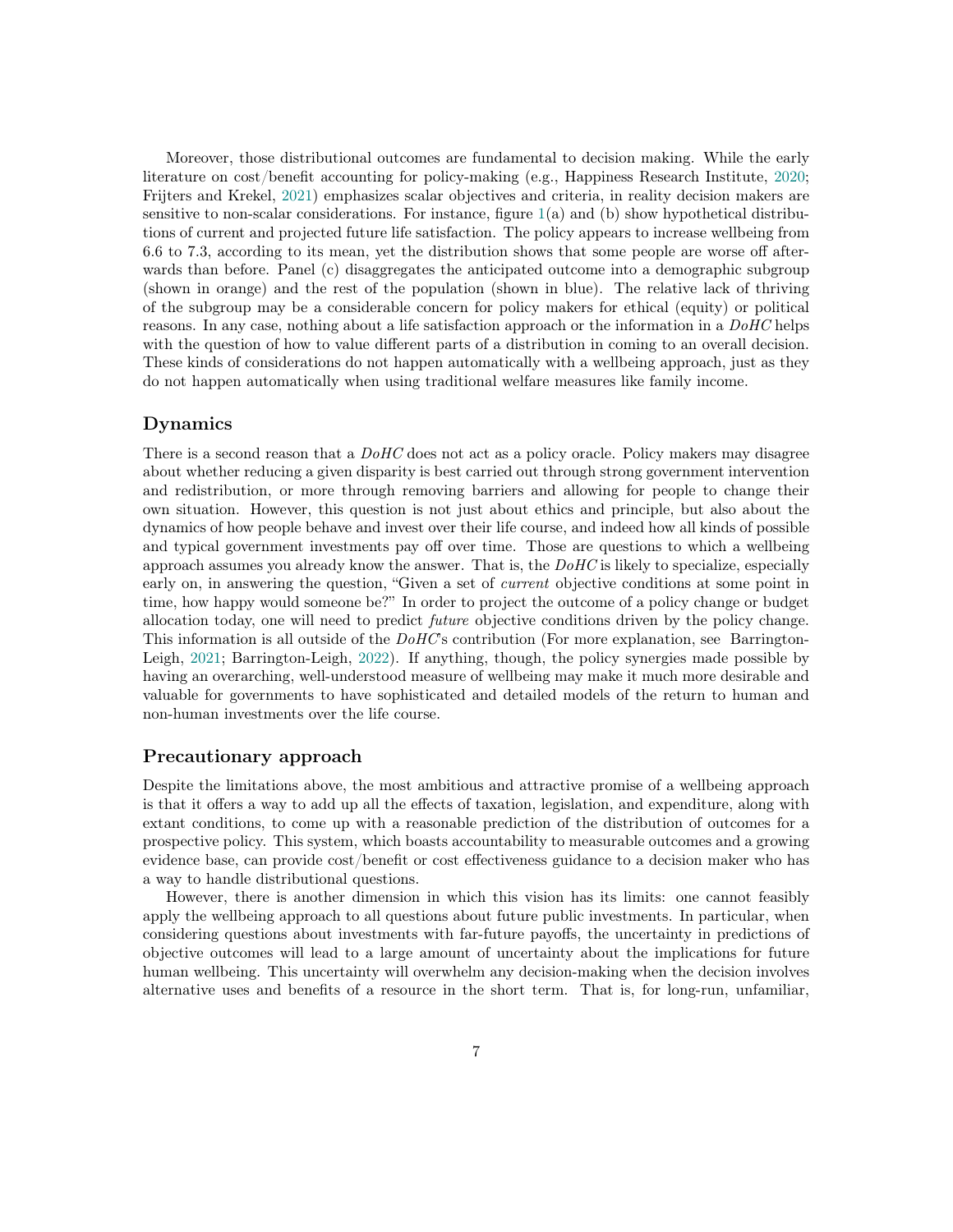unpredictable, complex, and uncertain dynamics, the calculations described in the previous sections will not provide precise enough answers for making decisions in the same way that shorter-run decisions can be made.

This limitation is, again, nothing to do with switching to a more evidence-informed metric for human wellbeing. It is instead an existing challenge that is unchanged by the availability of a DoHC except in that it comes into sharper focus. When one has a more explicit measure of human wellbeing, the question of whether policy is simply meant to maximise it is starker than when pursuing vague, proxy objectives like economic growth, which no one would argue is a singular goal of optimal policy. The implication of the limitation is that some other principle, i.e., beyond wellbeing maximisation, is needed to make long-run decisions whose ramifications are particularly speculative or far-off. Barrington-Leigh [\(2021,](#page-16-1) section 6.1) again describes the alternative, or solution, in more detail, and associates these long-run quandaries with the idea of sustainability. A "precautionary approach" is typical language for how to handle such uncertainty when the costs and benefits for human wellbeing are not sufficiently understood.

### <span id="page-7-0"></span>5 Conclusion

The availability of a  $DoHC$  with sufficient coverage and precision to be useful for informing government decision-making is an imminent reality. The U.K. Treasury already has explicit guidance in place for this kind of quantitative evaluation. Canada's new Quality of Life framework is perfectly suited to benefit from it also. On the way there, however, are significant capacity gaps and institutional transitions. A close relationship with academic researchers will be necessary in the beginning to construct this important database of human knowledge. The nascent DoHC in this paper may serve as an example for researchers and government agencies to begin thinking about how to shape, organize, and curate such information in an open and transparent and geographically hierarchical way.

As this idea permeates government agencies, a few cautions or points of advice are advisable, and described above. To reiterate, (1) quantitative wellbeing approaches do not release governments from the duty of judging questions of distribution and equity; nor do they diminish the role of politics and debate in this task;  $(2)$  a  $DoHC$  does not predict the future; it only tells us how a given future may map onto experienced wellbeing; great efforts are needed in bolstering governments' abilities to model returns to investments, in particular investments in people which bear fruit throughout the life course; and (3) many questions of long-run sustainability cannot be sufficiently handled through quantitative optimization of wellbeing and should instead be debated and settled using an alternative framing principle, such as the goal of conservation.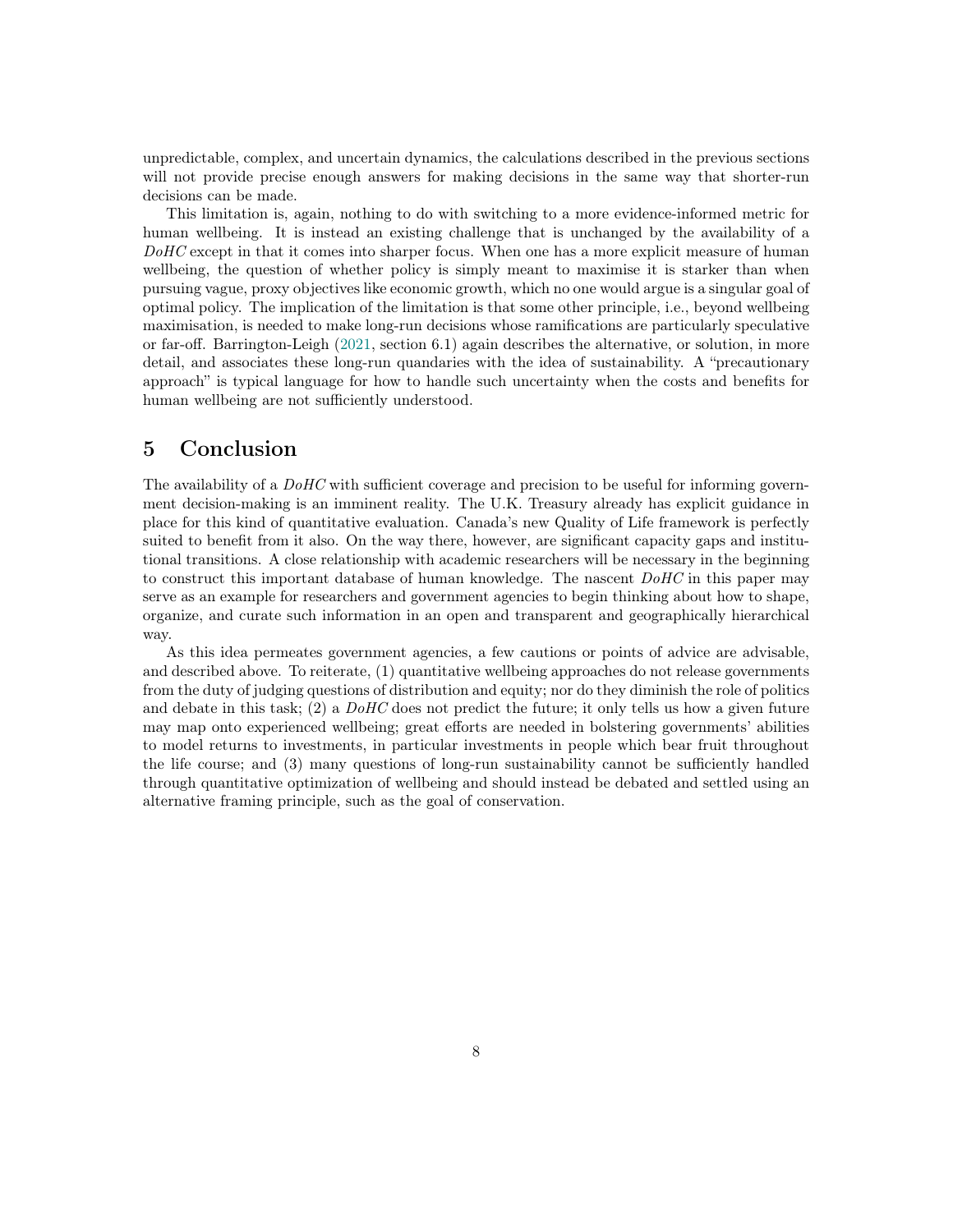<span id="page-8-0"></span>

| Domain      | Category              | Change                                                                                     | Effect on $0-10$<br>Satisfac-<br>Life<br>tion                 | Dynamics                                                                                                      | Confidence in effect and<br>causality                                                                                                                         | Source, Country, and Comments                                                                                                                                                                                                                                                                                                                                                                            |
|-------------|-----------------------|--------------------------------------------------------------------------------------------|---------------------------------------------------------------|---------------------------------------------------------------------------------------------------------------|---------------------------------------------------------------------------------------------------------------------------------------------------------------|----------------------------------------------------------------------------------------------------------------------------------------------------------------------------------------------------------------------------------------------------------------------------------------------------------------------------------------------------------------------------------------------------------|
| Crime       | Fear                  | A doubling fear of<br>crime                                                                | Approx $-0.30$                                                | Unknown                                                                                                       | Medium.<br>Panel data-<br>based, often replicated, but<br>drivers of fear not exoge-<br>nous                                                                  | Hanslmaier (2013), "derived from the relative<br>effect of fera of crime versus effect from un-<br>employment in a log-odds setting" (note on<br>this reference in Frijters handbook). Nation-<br>wide representative study on victimization and<br>crime-related issues, 2010 (Panel; DEU). De-<br>rived from relative effect of fear of crime versus<br>effect from unemployment in a log-odds setting |
| Crime       | Violent<br>crime      | Victim<br>of violent<br>crime                                                              | $-0.396$                                                      | Effect<br>largely<br>in<br>first<br>year<br>$(only$ sta-<br>tistically<br>significant<br>first<br>in<br>year) | High but specific:<br>ef-<br>fects are for unanticipated<br>events that were recorded                                                                         | Johnston, Shields, and Suziedelyte (2018), Ta-<br>ble $3(?)$ Effect of $-0.398$ for females and $-.300$<br>for males. HILDA 2002-12 (Panel; AUS).                                                                                                                                                                                                                                                        |
| Education   | Duration              | Extra year of com-<br>pulsory education                                                    | $-0.03 \ (\pm 0.098)$<br>converted from<br>$1-7$ to $0-10$ LS | Persistent<br>effects                                                                                         | High for UK; since effect<br>found from 1972 UK com-<br>pulsory school changes.<br>Marginal result also found<br>in other Western countries                   | Clark and Jung $(2017)$ , Page 11, paragraph 1<br>(based on Table 3). BHPS 1996-2008 (Panel;<br>GBR).                                                                                                                                                                                                                                                                                                    |
| Environment | pollu-<br>Air<br>tion | Increase of 1-day<br>$SO_2$ level by 10 $\mu$ g<br>$m^{-3}$ (equivalent to<br>$3.9$ ppb)   | $-0.02 \ (\pm 0.02)$<br>on 5-point LS                         | Temporary<br>effect                                                                                           | Effect robust in cross-<br>sectional data; includes<br>high-resolution geographic<br>fixed effects.                                                           | Barrington-Leigh and Behzadnejad (2017a), In<br>text, bottom of page 16 of paper. CCHS 2005-<br>11 (Cross-sectional; CAN).                                                                                                                                                                                                                                                                               |
| Environment | Air<br>pollu-<br>tion | Increase of average<br>PM10 level by 10 $\mu$ g<br>$m^{-3}$ (equivalent to<br>$3.9$ ppb)   | 0.014<br>on<br>a<br>3-point happi-<br>ness scale              | Unknown                                                                                                       | Medium to high; effects of<br>air pollution significantly<br>exogenous for single indi-<br>vidual                                                             | Levinson $(2012)$ , Results section paragraph 1.<br>GSS (USA) 1984-96 (Cross-sectional; USA).                                                                                                                                                                                                                                                                                                            |
| Environment | Air<br>pollu-<br>tion | Increase of average<br>$SO_2$ level by 10 $\mu$ g<br>$m^{-3}$ (equivalent to<br>$3.9$ ppb) | $-0.08$                                                       | Unknown                                                                                                       | effects driven by<br>High;<br>unanticipated changes in<br>power plant emissions due<br>to policy                                                              | Luechinger $(2009)$ , Table 4, column II (IV es-<br>timate). GSOEP 1983-2011 (Panel; DEU).                                                                                                                                                                                                                                                                                                               |
| Environment | Land use              | Construction<br>of<br>wind turbine within<br>4km around house-<br>$_{\rm hold}$            | $-0.1405$<br>$(\pm 0.0782)$                                   | Seems tem-<br>porary; ef-<br>fect disap-<br>pears after<br>5 years                                            | High; wind turbine con-<br>struction exogenous for<br>household in surroundings,<br>difference-in-differences<br>with treatment at multiple<br>points in time | Krekel and Zerrahn (2017), Table 2, column 1.<br>GSOEP 2000-2012 (Panel; DEU).                                                                                                                                                                                                                                                                                                                           |
| Environment | Land use              | Increase of 1 hectare<br>of greenspace within<br>1km of household                          | $+0.0031$<br>con-<br>verted from 1-7<br>to $0-10$ LS          | Seems per-<br>manent                                                                                          | Medium to high; panel<br>data-based set but no<br>clearcut exogenous varia-<br>tion                                                                           | White et al. (2013), 0.0020 in Table 2, Column<br>5. BHPS 1991-2008 (Panel; GBR). Cited by /<br>taken from DOHC in Frijters and Krekel?                                                                                                                                                                                                                                                                  |
|             |                       |                                                                                            |                                                               |                                                                                                               |                                                                                                                                                               | Continued on next page                                                                                                                                                                                                                                                                                                                                                                                   |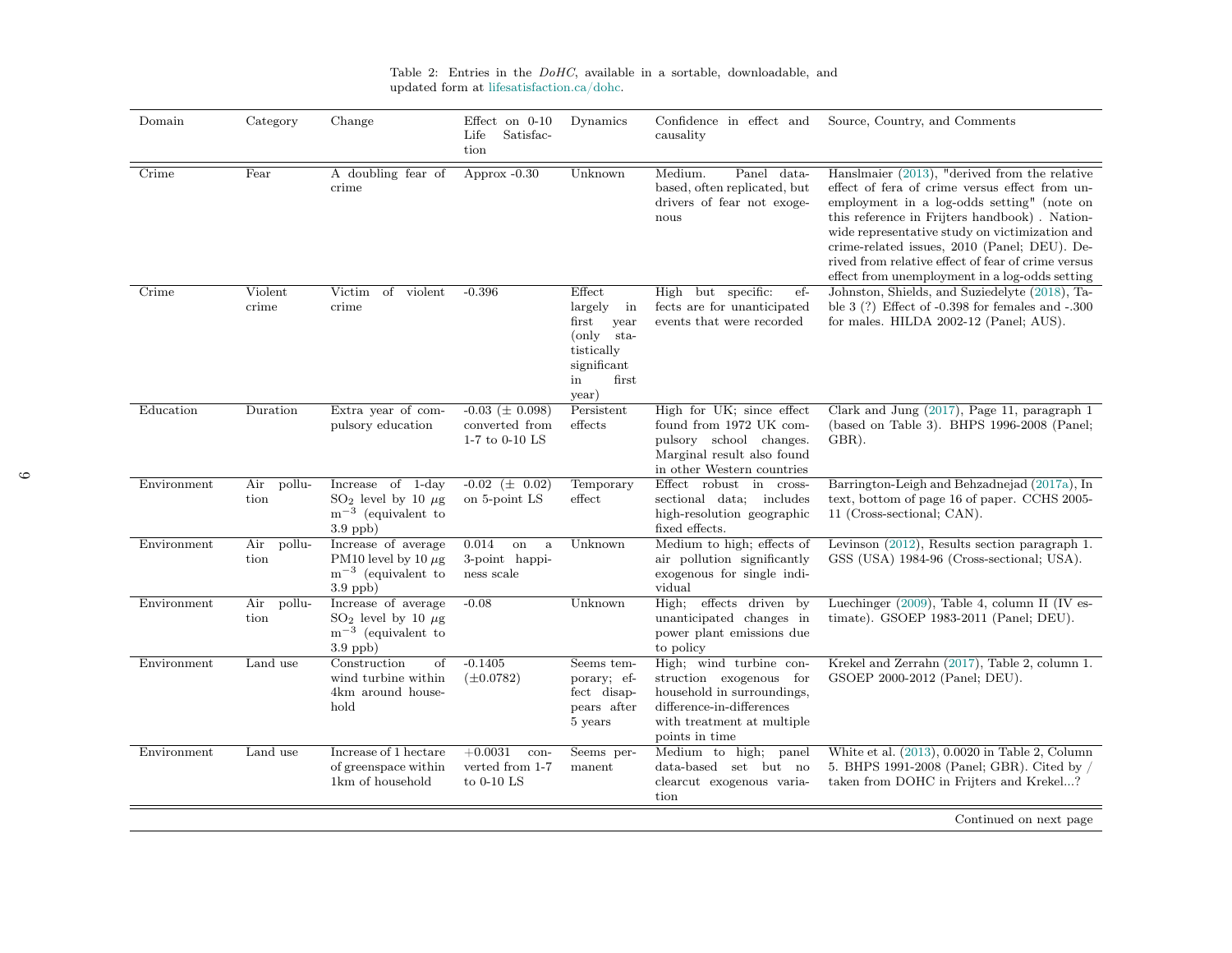| Domain              | Category                  | Change                                                                                                       | Effect on $0-10$<br>Satisfac-<br>Life<br>tion                | Dynamics                                      | Confidence in effect and<br>causality                                                                                                                                                                                                                 | Source, Country, and Comments                                                                                                                                                                                                                          |
|---------------------|---------------------------|--------------------------------------------------------------------------------------------------------------|--------------------------------------------------------------|-----------------------------------------------|-------------------------------------------------------------------------------------------------------------------------------------------------------------------------------------------------------------------------------------------------------|--------------------------------------------------------------------------------------------------------------------------------------------------------------------------------------------------------------------------------------------------------|
| Environment         | Land use                  | Increase of 1 hectare<br>of greenspace within<br>1km of household                                            | $(\pm$<br>$+0.0066$<br>0.0049                                | Seems per-<br>manent                          | Medium to high;<br>panel<br>data-based set but no<br>clearcut exogenous vari-<br>ation; similar results by<br>studies in the UK                                                                                                                       | Krekel, Kolbe, and Wüstemann (2016), Table<br>B.2. GSOEP 2000-2012 (Panel; DEU). Effects<br>strongest for older residents                                                                                                                              |
| $\quad$ Environment | Land use                  | οf<br>Increase<br>hectare of vacant<br>(abandoned<br>land<br>areas) within 1km<br>of household               | $-0.0395$<br>(土<br>0.0002)                                   | Unknown                                       | Medium; panel data-based<br>but no clearcut exogenous<br>variation                                                                                                                                                                                    | Krekel, Kolbe, and Wüstemann (2016), Table<br>B.2. GSOEP 2000-2012 (Panel; DEU). Effects<br>strongest for older residents                                                                                                                              |
| Environment         | Weather                   | Daily rainfall of<br>6mm above average                                                                       | $-0.008$<br>$(\pm$<br>0.0012)<br><sub>on</sub><br>5-point LS | Temporary<br>effect                           | Effect is statistically signif-<br>icant and robust in cross-<br>sectional dataset, but not<br>in panel dataset                                                                                                                                       | Barrington-Leigh and Behzadnejad (2017b),<br>Table 2, Columns 7 and 8.<br>CCHS 2005-<br>11, NPHS 2004-10 (Cross-sectional and panel;<br>CAN). Women and individuals with poor<br>health condition are more affected                                    |
| Finances            | Financial<br>satisfaction | High financial stress<br>(self-rated)                                                                        | $-0.864$<br>$(\pm 0.086)$                                    | Unknown                                       | Cross-sectional data, con-<br>sidering the possibility of<br>an indirect effect of income<br>through financial stress un-<br>covers a strong effect of fi-<br>nancial stress on life satis-<br>faction, but an effect not<br>clearly linked to income | Brzozowski and Spotton Visano (2020), Ta-<br>ble 2, Column 2. GSS 19-24 (Cross-sectional;<br>CAN). Measurement includes those who re-<br>port 3 or higher on a 5-point stress scale and<br>also choose "finances" as their primary source<br>of stress |
| Finances            | Income                    | Doubling of house-<br>hold income                                                                            | $+0.16$<br>$(\pm$<br>0.196)                                  | Persistent<br>effects with<br>elation<br>peak | High.<br>Effect found in<br>panels, cross-sections, and<br>shock-related (lotteries).                                                                                                                                                                 | Flèche et al. (2019), Table 2.1. BCS70 (Panel;<br>GBR). Height disputed and income measure-<br>ment problematic.                                                                                                                                       |
| Finances            | Income                    | Doubling of house-<br>hold income                                                                            | $+0.5$                                                       | Persistent<br>effects with<br>elation<br>peak | High.<br>Effect found in<br>panels, cross-sections, and<br>shock-related (lotteries).                                                                                                                                                                 | Frijters, Haisken-DeNew, and Shields (2004),<br>Table 2. GSOEP 1991-2001 (Panel; DEU).                                                                                                                                                                 |
| Finances            | Income                    | Increase in differ-<br>ence between own<br>log income and log<br>income of a provin-<br>cial reference group | $(\pm$<br>$+0.194$<br>0.135)                                 | Unknown                                       | Medium. Panel data, sig-<br>nificant negative effect as<br>found in other Canadian<br>literature.                                                                                                                                                     | Latif (2016), Table 5, Column 2. NPHS 1994-<br>2009 (Panel; CAN). Reference group contains<br>all individuals with a similar education level<br>that are inside the same age bracket and re-<br>siding in the same province                            |
| Finances            | Prosocial<br>spending     | Donated to charity<br>in the past month                                                                      | $+0.27(\pm 0.039)$<br>$11$ -point<br>on<br>Cantril ladder    | Unknown                                       | Cross-sectional data, relies<br>on correlational analysis,<br>supported by limited ex-<br>perimental data                                                                                                                                             | Aknin et al. (2013), . GWP 2006-08 (Cross-<br>sectional and panel; WLD).                                                                                                                                                                               |
| Finances            | Prosocial<br>spending     | Donated to charity<br>in the past month                                                                      | $+0.28 \ (\pm 0.047)$<br>$11$ -point<br>on<br>Cantril ladder | Unknown                                       | Cross-sectional data, relies<br>on correlational analysis,<br>supported by limited ex-<br>perimental data                                                                                                                                             | Aknin et al. (2013), . GWP 2006-08 (Cross-<br>sectional and panel; USA, CAN, AUS, NZL).<br>Region-specific coefficient using survey results<br>from US, Canada, Australia, NZ                                                                          |
|                     |                           |                                                                                                              |                                                              |                                               |                                                                                                                                                                                                                                                       | Continued on next page                                                                                                                                                                                                                                 |

Table 2: Entries in the  $DoHC$ , available in a sortable, downloadable, and updated form at [lifesatisfaction.ca/dohc.](https://lifesatisfaction.ca/dohc)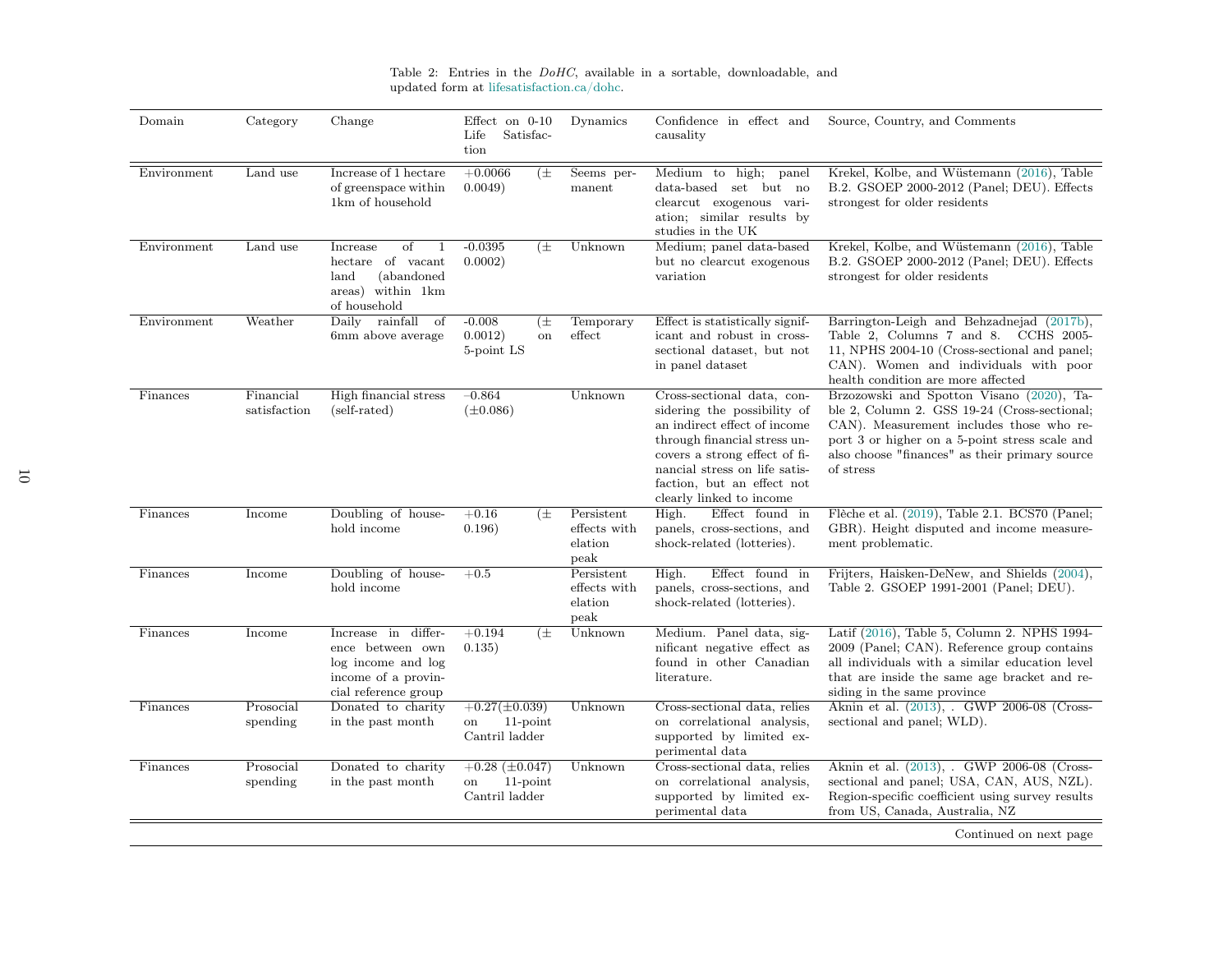| Domain         | Category           | Change                                                         | Effect on $0-10$<br>Satisfac-<br>Life<br>tion | Dynamics                                           | Confidence in effect and<br>causality                                                                                                                                                                          | Source, Country, and Comments                                                                                                                                                                                                       |
|----------------|--------------------|----------------------------------------------------------------|-----------------------------------------------|----------------------------------------------------|----------------------------------------------------------------------------------------------------------------------------------------------------------------------------------------------------------------|-------------------------------------------------------------------------------------------------------------------------------------------------------------------------------------------------------------------------------------|
| Health         |                    |                                                                | $+0.24 \ (\pm 0.03)$                          | Effect lasts<br>while treat-<br>ment lasts         | Fixed-effect<br>Medium.<br>estimates consistent with<br>small RCTs and public<br>health campaign results,<br>but magnitude very un-<br>$_{\rm clear}$                                                          | Mujcic and J.Oswald (2016), Table 2, column<br>1 and 2; in text near beginning of page 3.<br>HILDA 2007, 2009 (Panel; AUS).                                                                                                         |
| Health         | Mental<br>health   | From depression to<br>full mental health                       | $+0.71$                                       | Permanent,<br>little<br>evi-<br>dence of a<br>peak | High as found everywhere,<br>including large clinical tri-<br>als                                                                                                                                              | Flèche et al. (2019), Table 16.2. BHPS (Panel;<br>GBR). Based on 4-point change on a 0-12 scale                                                                                                                                     |
| Health         | Mental<br>health   | From excellent to<br>poor mental health<br>(self-rated)        | $-3.13 \ (\pm 0.30)$                          | Unknown                                            | Cross-sectional data pre-<br>cludes causal claims                                                                                                                                                              | Shi et al. (2019), . CCHS 2009-10 (Cross-<br>sectional; CAN). Obtained from control vari-<br>ables                                                                                                                                  |
| Health         | Nutrition          | From $0$ to $8$ portions<br>of fruit and vegeta-<br>bles a day | $+0.16 \ (\pm 0.08)$                          | Unknown                                            | Cross-sectional data pre-<br>cludes causal claims                                                                                                                                                              | Shi et al. (2019), Table 2, column 2. CCHS<br>2009-10 (Cross-sectional; CAN).                                                                                                                                                       |
| Health         | Physical<br>health | From excellent to<br>poor physical health<br>(self-rated)      | $-2.19 \ (\pm 0.17)$                          | Unknown                                            | Cross-sectional data pre-<br>cludes causal claims                                                                                                                                                              | Shi et al. (2019), Table 2, Column 1. CCHS<br>2009-10 (Cross-sectional; CAN). Obtained<br>from control variables                                                                                                                    |
| Health         | Physical<br>health | From healthy<br>to<br>poor physical health<br>(self-rated)     | $-0.96$                                       | Permanent<br>effect, with<br>initial peak          | High as found everywhere,<br>including to health shocks.                                                                                                                                                       | Ferrer-i-Carbonell and Frijters (2004), Unclear<br>but likely taken from Table 3. See additional<br>comments column. GSOEP 1983-2011 (Panel;<br>DEU). Based on a 3-point change in a 1-5 self-<br>report measure of physical health |
| Health         | Physical<br>health | healthy<br>From<br>to<br>poor physical health<br>(self-rated)  | $-1.080$<br>(±<br>0.122)                      | Permanent<br>effect, with<br>initial peak          | High as found everywhere,<br>including to health shocks.                                                                                                                                                       | Frijters, Johnston, and Shields (2014), Table<br>4, column 2. NCDS 1958-2009 (Panel; GBR).                                                                                                                                          |
| Health         | Physical<br>health | Satisfied<br>with<br>health status,<br>at<br>age 60 or older   | $+0.292$<br>$(\pm 0.059)$<br>on 10-point LS   | Unknown                                            | Medium.<br>Cross-sectional<br>precludes<br>$_{\rm data}$<br>causal<br>claims, yet findings are<br>consistent with many stud-<br>ies suggesting health is the<br>strongest single predictor<br>of late-life SWB | Zelikova (2013), Table 2, Column 7. WVS<br>2005-07 (Cross-sectional; CAN, NZL, GBR,<br>USA).                                                                                                                                        |
| Health         | Smoking            | From smoking daily<br>to not at all                            | $+0.12 \ (\pm 0.04)$                          | Unknown                                            | Cross-sectional data pre-<br>cludes causal claims                                                                                                                                                              | Shi et al. (2019), Table 2, column 1. CCHS<br>2009-10 (Cross-sectional; CAN). Obtained<br>from control variables                                                                                                                    |
| Social capital | Belonging          | Sense of belonging<br>to Canada                                | $+0.336$<br>$(\pm 0.137)$<br>on 10-point LS   | Unknown                                            | Cross sectional data pre-<br>cludes causal claims                                                                                                                                                              | Helliwell and Wang (2011), Table 3, Column 5.<br>GSS17 (Cross-sectional; CAN). A sense of be-<br>longing to Canada is strongly associated with<br>general social trust                                                              |
|                |                    |                                                                |                                               |                                                    |                                                                                                                                                                                                                | Continued on next page                                                                                                                                                                                                              |

Table 2: Entries in the  $DoHC$ , available in a sortable, downloadable, and updated form at [lifesatisfaction.ca/dohc.](https://lifesatisfaction.ca/dohc)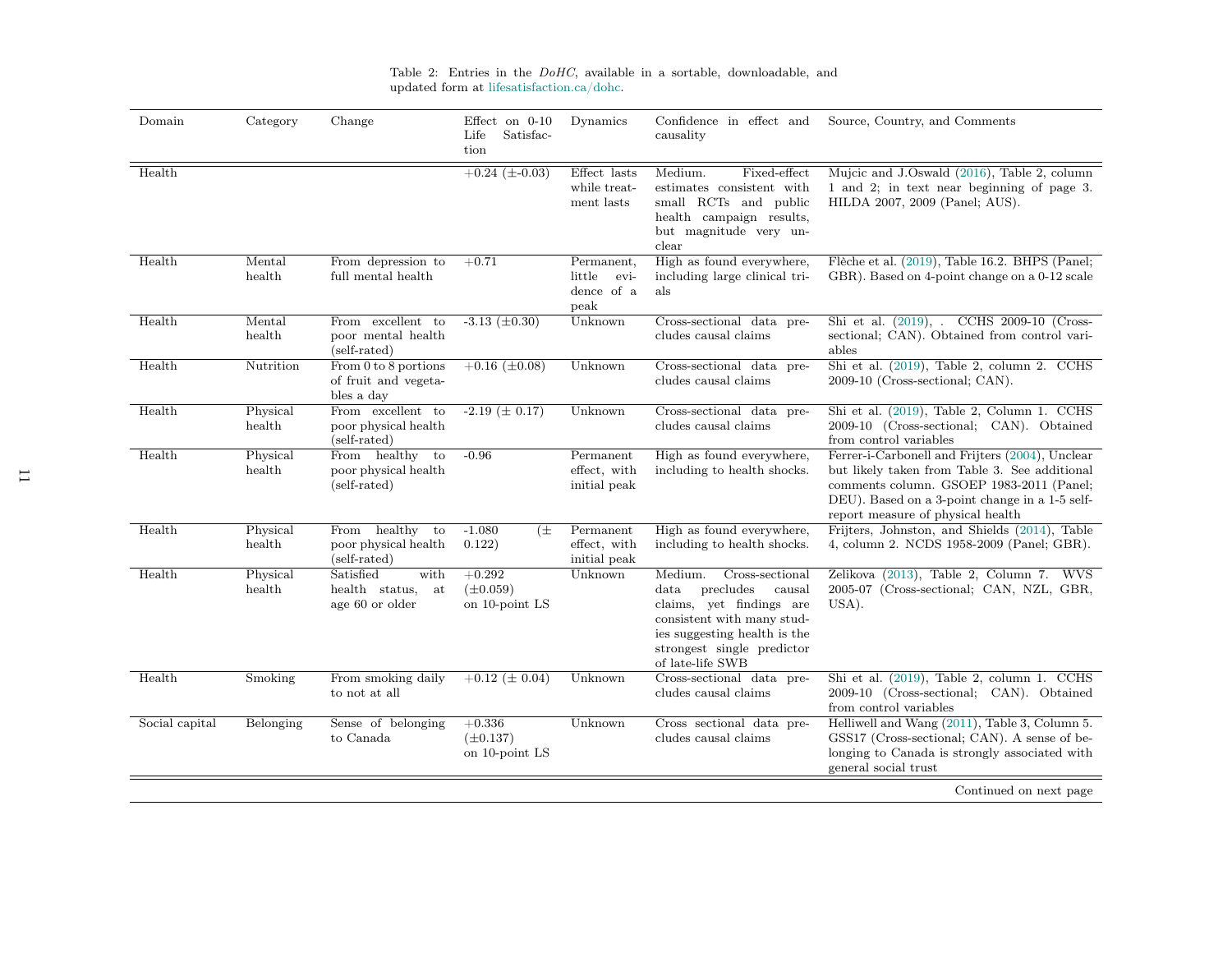| Domain         | Category    | Change                                                       | Effect on $0-10$<br>Satisfac-<br>Life<br>tion                    | Dynamics | Confidence in effect and<br>causality                                                                                                                             | Source, Country, and Comments                                                                                                                                                                                                                                             |
|----------------|-------------|--------------------------------------------------------------|------------------------------------------------------------------|----------|-------------------------------------------------------------------------------------------------------------------------------------------------------------------|---------------------------------------------------------------------------------------------------------------------------------------------------------------------------------------------------------------------------------------------------------------------------|
| Social capital | Belonging   | Sense of belonging<br>to the community                       | $+0.781$<br>$(\pm 0.110)$<br>on 10-point LS                      | Unknown  | Cross sectional data pre-<br>cludes causal claims but<br>is consistent with broader<br>literature<br>suggesting<br>community-level belonging<br>is most important | Helliwell and Wang (2011), Table 3, Column<br>5. GSS17 (Cross-sectional; CAN). A sense of<br>belonging to one's community is strongly asso-<br>ciated with neighbourhood trust                                                                                            |
| Social capital | Belonging   | Sense of belonging<br>to the province                        | $+0.274$<br>$(\pm 0.114)$<br>on 10-point LS                      | Unknown  | Cross sectional data pre-<br>cludes causal claims                                                                                                                 | Helliwell and Wang (2011), Table 3, Column<br>5. GSS17 (Cross-sectional; CAN).                                                                                                                                                                                            |
| Social capital |             | DiscriminationExperience religious<br>discrimination         | $-0.39$                                                          | Unknown  | Cross-sectional data pre-<br>cludes causal claims                                                                                                                 | Vang, Hou, and Elder (2019), Table 4, Column<br>2. GSS27 (Cross-sectional; CAN). Significant<br>positive interaction term suggests higher reli-<br>giosity mitigates the negative effect of religious<br>discrimination                                                   |
| Social capital | Friendships | Can<br>count<br><sub>on</sub><br>friends                     | $+0.414$<br>$(\pm 0.090)$<br>$11$ -point<br>on<br>Cantril ladder | Unknown  | Low.<br>Cross<br>sectional<br>data with regional effects;<br>causality unclear                                                                                    | Helliwell and Wang $(2011)$ , .<br>GWP 2006<br>(Cross-sectional; WLD). Comes from $Y/N$ re-<br>sponse to question: "If you were in trouble, do<br>you have relatives or friends you can count on<br>to help you whenever you need them, or not?"                          |
| Social capital | Friendships | From 0 close friends<br>to 3-5 close friends                 | $+0.241$<br>$(\pm 0.017)$<br>on 10-point LS                      | Unknown  | Cross sectional data; con-<br>sistent with broader litera-<br>ture                                                                                                | Helliwell and Wang (2011), Table 3, Column<br>1. GSS17 (Cross-sectional; CAN). Impact is<br>much smaller for those who are married or<br>living with a partner, suggesting friends and<br>spouses provide some similar happiness bene-<br>$_{\rm fits}$                   |
| Social capital | Friendships | From 0 close rela-<br>tives to 3-5 close rel-<br>atives      | $+0.526$<br>$(\pm 0.149)$<br>on 10-point LS                      | Unknown  | Cross sectional data; con-<br>sistent with broader litera-<br>ture                                                                                                | Helliwell and Wang (2011), Table 3, Column 1.<br>GSS17 (Cross-sectional; CAN). Paper includes<br>several categories of numbers of close relatives<br>$(1 \text{ or } 2, 3-5, 6-10, 11-20, \text{ over } 20)$ , an increase<br>from one category to the next is about 0.15 |
| Social capital | Friendships | Seeing close friends<br>more frequently                      | $+0.096$<br>$(\pm 0.051)$<br>on 10-point LS                      | Unknown  | Cross-sectional data pre-<br>cludes causal claims, but<br>consistent with                                                                                         | Helliwell and Wang (2011), Table 3, Column<br>4. GSS17 (Cross-sectional; CAN). Frequency<br>of visits with family and especially with friends<br>add significantly to LS above and beyond the<br>effects of having such networks in place                                 |
| Social capital | Friendships | Seeing<br>close<br>rel-<br>fre-<br>atives<br>more<br>quently | $+0.096$<br>$(\pm 0.051)$<br>on 10-point LS                      | Unknown  | Cross sectional data; con-<br>sistent with broader litera-<br>ture                                                                                                | Helliwell and Wang (2011), Table 3, Column 1.<br>GSS17 (Cross-sectional; CAN). Frequency of<br>visits with family add significantly to LS above<br>and beyond the effects of having the network<br>in place<br>Continued on next page                                     |

page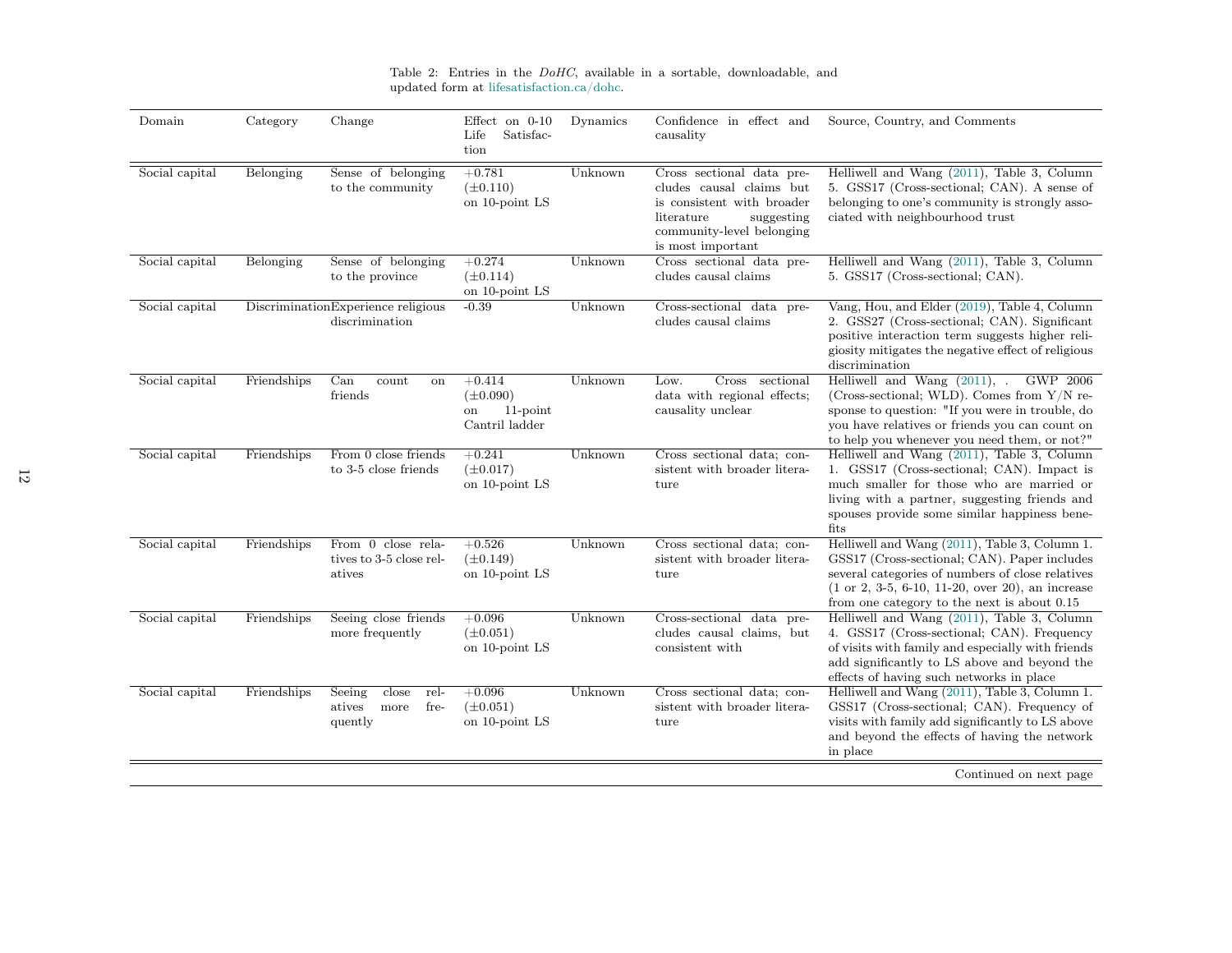| Domain         | Category                       | Change                                             | Effect on $0-10$<br>Satisfac-<br>Life<br>tion | Dynamics                                                                                                                                                                      | Confidence in effect and<br>causality                                                                                                                                             | Source, Country, and Comments                                                                                                                                                                                                              |
|----------------|--------------------------------|----------------------------------------------------|-----------------------------------------------|-------------------------------------------------------------------------------------------------------------------------------------------------------------------------------|-----------------------------------------------------------------------------------------------------------------------------------------------------------------------------------|--------------------------------------------------------------------------------------------------------------------------------------------------------------------------------------------------------------------------------------------|
| Social capital | Immigration                    | Being an immigrant<br>parent (female)              | $-0.210 \ (\pm 0.106)$<br>on 5-point LS       | $\rm No$<br>appar-<br>ent<br>im-<br>provement<br>over time,<br>"years<br>since<br>ar-<br>$\operatorname{rival}$<br>variable<br>is<br>sta-<br>tistically<br>insignifi-<br>cant | Cross sectional<br>Medium.<br>data, effect persists with<br>controls for personal char-<br>acteristics such as ethnic-<br>ity, income, etc; consistent<br>with broader literature | Burton and Phipps (2010), Table 5, Column<br>3. CCHS 2002-10 (Cross-sectional; CAN). No<br>statistically significant effect for female immi-<br>grant children once mediating variables (lan-<br>guage, ethnicity) are added               |
| Social capital | Immigration                    | Being an immigrant<br>parent (male)                | $-0.218 \ (\pm 0.133)$<br>on 5-point LS       | No<br>appar-<br>im-<br>ent<br>provement<br>over time,<br>"years<br>since<br>ar-<br>$\operatorname{rival}$<br>variable<br>is<br>sta-<br>tistically<br>insignifi-<br>cant       | Cross sectional<br>Medium.<br>data, effect persists with<br>controls for personal char-<br>acteristics such as ethnic-<br>ity, income, etc; consistent<br>with broader literature | Burton and Phipps (2010), Table 5, Column<br>4. CCHS 2002-10 (Cross-sectional; CAN). No<br>statistically significant effect for female immi-<br>grant children once mediating variables (lan-<br>guage, ethnicity) are added               |
| Social capital | Romantic<br>relation-<br>ships | From never married<br>to married at 50 or<br>older | $+0.20$<br>(土-<br>0.078)                      | Permanent<br>effect with<br>high initial<br>peak                                                                                                                              | Medium:<br>cohort study<br>findings so causality un-<br>clear                                                                                                                     | Flèche et al. (2019), Table 9.1. BHPS (Panel;<br>GBR).                                                                                                                                                                                     |
| Social capital | Romantic<br>relation-<br>ships | From partnered to<br>separated                     | $-0.40 \ (\pm 0.14)$                          | High intial<br>effect, then<br>some adap-<br>tation                                                                                                                           | High as found everywhere.                                                                                                                                                         | Flèche et al. (2019), Table 5.2. BHPS (Panel;<br>GBR). Note that most find new partners and<br>don't stay separated. Lone men suffer more.                                                                                                 |
| Social capital | Romantic<br>relation-<br>ships | From single to mar-<br>ried/partnered              | $+0.28 \ (\pm 0.10)$                          | Permanent<br>effect with<br>initial peak                                                                                                                                      | High. Ubiquitous finding<br>around the world                                                                                                                                      | Flèche et al. (2019), Table 5.2. BHPS (Panel;<br>GBR).                                                                                                                                                                                     |
| Social capital | Romantic<br>relation-<br>ships | From single to mar-<br>ried/partnered              | $+0.1$                                        | Permanent<br>effect with<br>initial peak                                                                                                                                      | High. Ubiquitous finding<br>around the world                                                                                                                                      | Ferrer-i-Carbonell and Frijters (2004), Taken<br>from Frijters and Krekel's table- not exactly<br>sure where this coefficient came from. Maybe<br>Column 1: fixed effect ordered logit 0.08 in<br>Table 3 ?. GSOEP 1983-2011 (Panel; DEU). |
| Social capital | Romantic<br>relation-<br>ships | From single to mar-<br>ried/partnered              | $+0.60~(\pm 0.022)$                           | Unknown                                                                                                                                                                       | High. Panel data, fixed in-<br>strumental effects                                                                                                                                 | Latif (2010), Table 3, Column 2. NPHS 1994-<br>2007, CCHS 2009-11 (Panel; CAN).                                                                                                                                                            |
|                |                                |                                                    |                                               |                                                                                                                                                                               |                                                                                                                                                                                   | Continued on next page                                                                                                                                                                                                                     |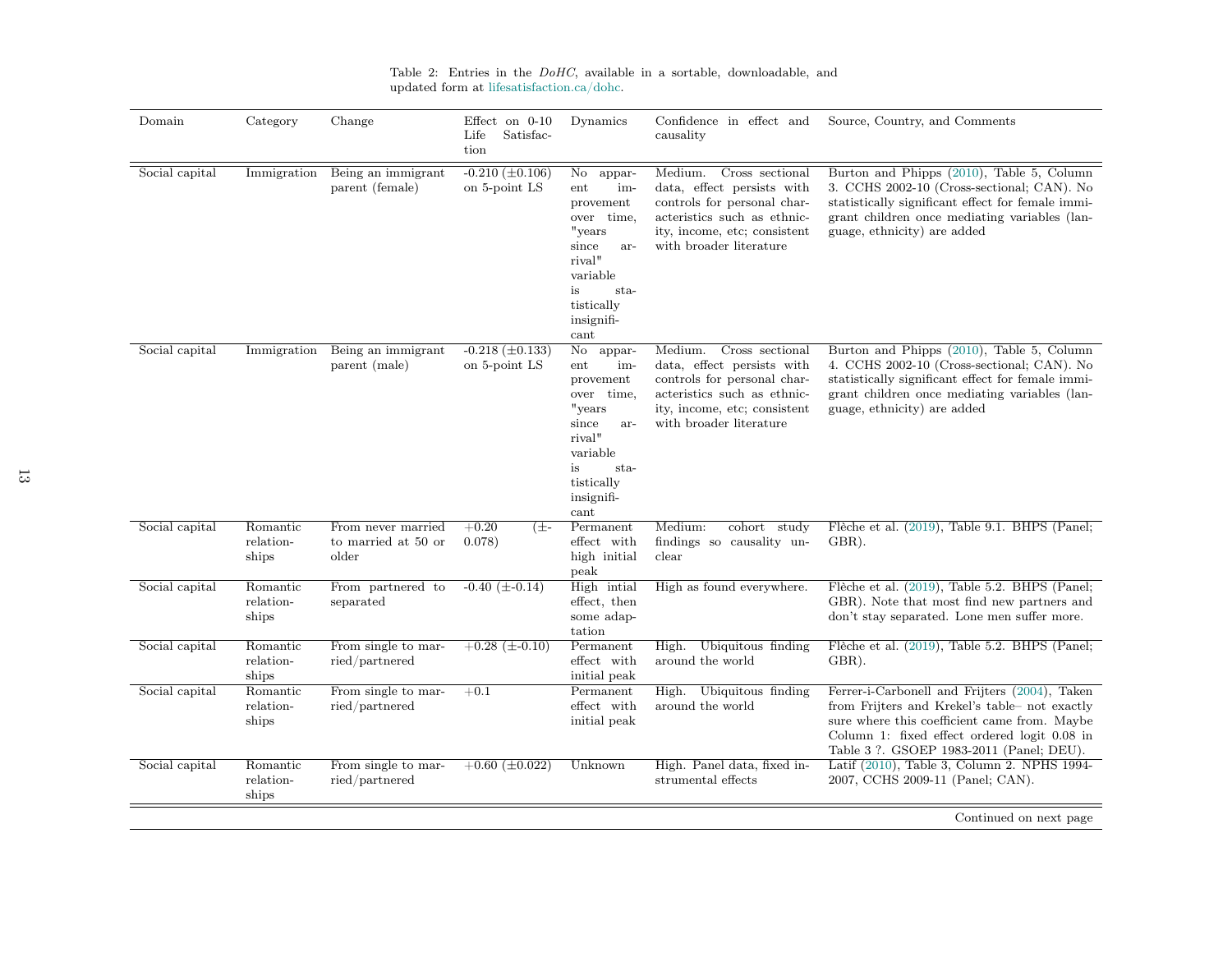| Domain         | Category                       | Change                                                                             | Effect on $0-10$<br>Satisfac-<br>Life<br>tion                    | Dynamics | Confidence in effect and<br>causality                                                                                                                                        | Source, Country, and Comments                                                                                                                                                                                                                  |
|----------------|--------------------------------|------------------------------------------------------------------------------------|------------------------------------------------------------------|----------|------------------------------------------------------------------------------------------------------------------------------------------------------------------------------|------------------------------------------------------------------------------------------------------------------------------------------------------------------------------------------------------------------------------------------------|
| Social capital | Romantic<br>relation-<br>ships | Never married, age<br>60 or older                                                  | $-0.122$<br>$(\pm -$<br>0.078)                                   | Unknown  | Medium.<br>Cross-sectional<br>precludes<br>causal<br>$_{\rm data}$<br>claims, yet consistent with<br>broader literature as found<br>widely                                   | Zelikova (2013), Table 2, Column 7.<br><b>WVS</b><br>2005-07 (Cross-sectional data; CAN, NZL,<br>GBR, USA).                                                                                                                                    |
| Social capital | Trust                          | Believe a lost wal-<br>let is likely to be re-<br>turned if found by a<br>stranger | $+0.237$<br>$(\pm 0.098)$<br>on 10-point LS                      | Unknown  | Cross sectional data pre-<br>cludes causal claims but is<br>consistent with GWP find-<br>ings and broader literature                                                         | Helliwell and Wang (2011), Table 3, Column<br>3. GSS17 (Cross-sectional; CAN).                                                                                                                                                                 |
| Social capital | Trust                          | Believe a lost wal-<br>let is likely to be re-<br>turned if found by a<br>stranger | $+0.074$<br>$(\pm 0.098)$<br>$11$ -point<br>on<br>Cantril ladder | Unknown  | Low. Cross sectional data<br>includes regional fixed ef-<br>fects; but effect is statisti-<br>cally insignificant.                                                           | Helliwell and Wang (2011), Table 2-c, Column<br>6. GWP 2006 (Cross-sectional; WLD).                                                                                                                                                            |
| Social capital | Trust                          | Believe a lost wal-<br>let is likely to be re-<br>turned if found by<br>neighbours | $+0.172$<br>$(\pm 0.088)$<br>on 10-point LS                      | Unknown  | Cross sectional data; con-<br>sistent with GWP findings<br>and broader literature                                                                                            | Helliwell and Wang (2011), Table 3, Column 3.<br>GSS17 (Cross-sectional; CAN). Respondents<br>who live in high-density census tracts and are<br>highly mobile are less likely to believe a neigh-<br>bour would return their wallet            |
| Social capital | Trust                          | Believe a lost wal-<br>let is likely to be re-<br>turned if found by<br>neighbours | $0.117 \ (\pm 0.088)$<br>$11$ -point<br>on<br>Cantril ladder     | Unknown  | Medium. Cross sectional<br>data includes regional fixed<br>effects; generally consistent<br>with broader literature                                                          | Helliwell and Wang (2011), Table 2-a, Column<br>6. GWP 2006 (Cross-sectional; WLD).                                                                                                                                                            |
| Social capital | Trust                          | Believe a lost wal-<br>let is likely to be re-<br>turned if found by<br>police     | $0.138 \ (\pm 0.094)$<br>$11$ -point<br>on<br>Cantril ladder     | Unknown  | Medium. Cross sectional<br>data includes regional fixed<br>effects; generally consistent<br>with broader literature                                                          | Helliwell and Wang (2011), Table 2-b, Column<br>6. GWP 2006 (Cross-sectional; WLD).                                                                                                                                                            |
| Social capital | Trust                          | Confidence in police                                                               | $+0.361$<br>$(\pm 0.114)$<br>on 10-point LS                      | Unknown  | Cross sectional data pre-<br>cludes causal claims                                                                                                                            | Helliwell and Wang (2011), Table 3, Column<br>5. GSS17 (Cross-sectional; CAN).                                                                                                                                                                 |
| Social capital | Trust                          | Social trust<br>$(self-$<br>reported trust in<br>"most people")                    | $+0.131$ on 10-<br>point LS                                      | Unknown  | Cross-sectional data pre-<br>cludes causal claims; sta-<br>tistically significant posi-<br>tive effect on life satisfac-<br>tion and domain satisfac-<br>tion in all domains | van der Horst and Coffé (2012), Table 3, Col-<br>umn 1. GSS17 (Cross-sectional; CAN). Social<br>trust measured by a binary variable where 0<br>is "one cannot be too careful in dealing with<br>people" and 1 is "most people can be trusted". |
| Social capital | Trust                          | Trust in co-workers                                                                | $+0.638$<br>$(\pm 0.149)$<br>on 10-point LS                      | Unknown  | Cross sectional data pre-<br>cludes causal claims;                                                                                                                           | Helliwell and Wang (2011), Table 3, Column<br>5. GSS17 (Cross-sectional; CAN).                                                                                                                                                                 |
| Social capital | Trust                          | Trust in neighbours                                                                | $+0.336$<br>$(\pm 0.140)$<br>on 10-point LS                      | Unknown  | Cross sectional data pre-<br>cludes causal claims but<br>is consistent with broader<br>literature on community-<br>level trust                                               | Helliwell and Wang (2011), Table 3, Column<br>5. GSS17 (Cross-sectional; CAN). Respon-<br>dents who live in high-density census tracts<br>and are highly mobile are less likely to trust<br>their neighbours                                   |
| Work           | Commute                        | From no commute<br>to 1 hour car com-<br>mute                                      | $-0.012$<br>(±<br>0.041)                                         | Unknown  | Findings disputed<br>Low.<br>and causality unclear.                                                                                                                          | Dickerson, Hole, and Munford (2014), Table 2,<br>Column 2. BHPS 1996-2008 (Panel; GBR).                                                                                                                                                        |

Table 2: Entries in the  $DoHC$ , available in a sortable, downloadable, and updated form at [lifesatisfaction.ca/dohc.](https://lifesatisfaction.ca/dohc)

Continued on next page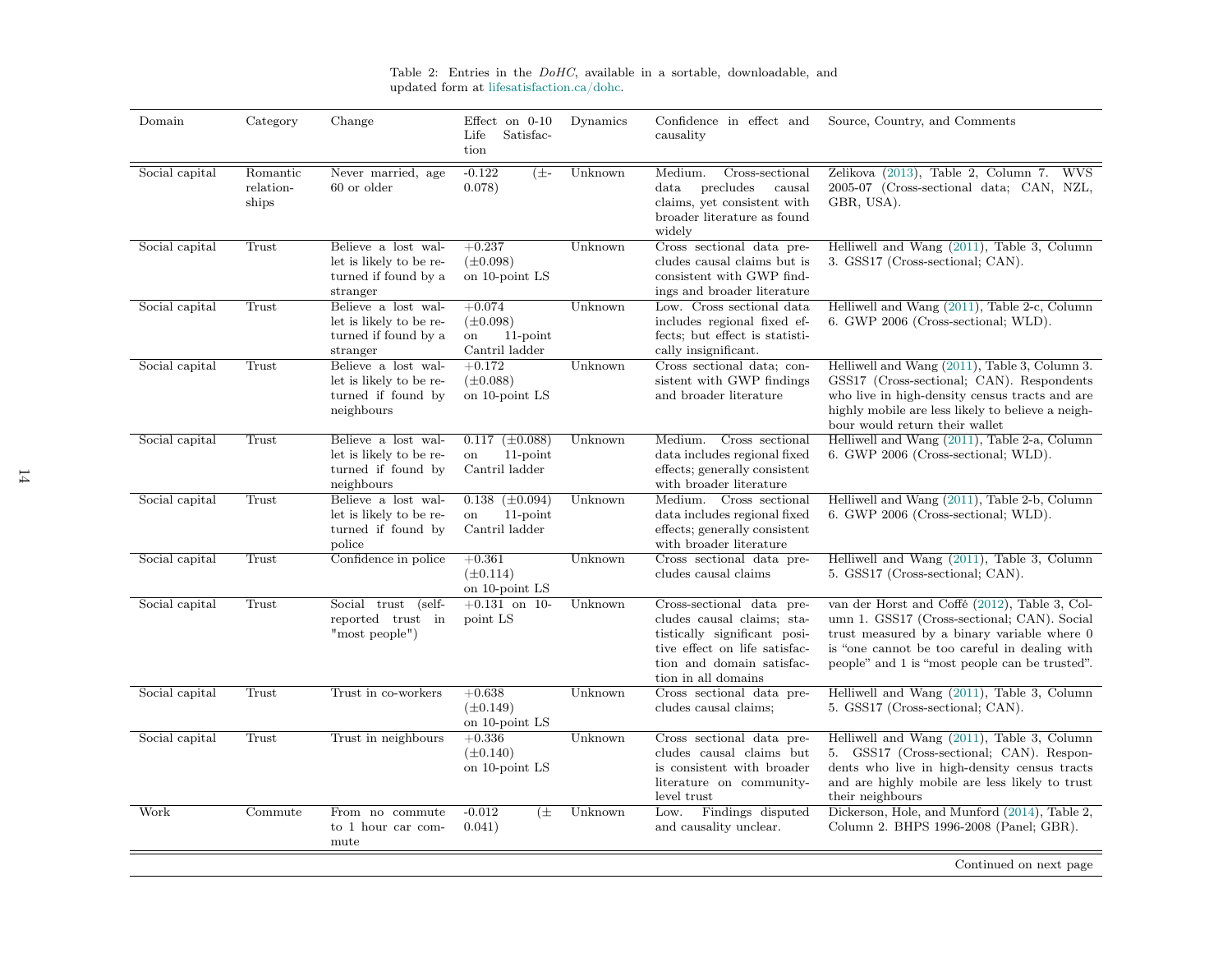| Domain | Category                    | Change                                                                            | Effect on $0-10$<br>Satisfac-<br>Life<br>tion                          | Dynamics                                                                   | Confidence in effect and<br>causality                                                                                                           | Source, Country, and Comments                                                                                                                                                                                                                                 |
|--------|-----------------------------|-----------------------------------------------------------------------------------|------------------------------------------------------------------------|----------------------------------------------------------------------------|-------------------------------------------------------------------------------------------------------------------------------------------------|---------------------------------------------------------------------------------------------------------------------------------------------------------------------------------------------------------------------------------------------------------------|
| Work   | $\overline{\text{Commute}}$ | From no commute<br>to 1 hour car com-<br>mute                                     | $-0.20 \ (\pm 0.098)$                                                  | Unknown                                                                    | Findings disputed<br>Low.<br>and causality unclear.                                                                                             | Stutzer and Frey (2008), Table 1, Column 2.<br>GSOEP 1985-2003 (Panel; DEU).                                                                                                                                                                                  |
| Work   | Commute                     | Increase in<br>com-<br>mute (by $???)$                                            | $-0.18$<br>(±<br>0.1176)<br>on<br>10-point LS                          | Unknown                                                                    | Low. Unclear units on time<br>allocation commuting vari-<br>able.                                                                               | Hilbrecht, Smale, and Mock (2014), Table 12,<br>Column 2. GSS 24 (Cross-sectional; CAN).<br>Particularly strong effect for women; Signif-<br>icant indirect effects for time spent in phys-<br>ically active leisure and seriousness of traffic<br>congestion |
| Work   | Employment<br>status        | From employment<br>to unemployment                                                | $-0.71 \ (\pm 0.059)$                                                  | Immediate<br>effect<br>higher then<br>reducing,<br>but<br>no<br>adaptation | Immediate<br>effect<br>higher<br>then reducing,<br>but no<br>adaptation                                                                         | Flèche et al. (2019), Table 4.2. BCS70 (Panel;<br>GBR).                                                                                                                                                                                                       |
| Work   | Employment<br>status        | From employment<br>to unemployment                                                | $-0.46~(\pm 0.078)$                                                    | Immediate<br>effect<br>higher,<br>then reduc-<br>ing, but no<br>adaptation | High. Large effects found<br>longitudinal<br>cross-<br>in<br>sections, recession-related<br>employment-shock<br>and<br>related (plant closures) | Flèche et al. (2019), Table 4.2. GSEOP (Panel;<br>DEU).                                                                                                                                                                                                       |
| Work   | Employment<br>status        | employment<br>From<br>to unemployment                                             | $-.054$<br>$(\pm 0.022)$<br>5-point<br>on<br>happiness-in-<br>life     | Short and<br>$long$ term<br>effects                                        | High. Panel data, fixed in-<br>strumental effects                                                                                               | Latif (2010), Table 3, Column 2. NPHS 1994-<br>2007, CCHS 2009-11 (Panel; CAN). Not statis-<br>tically significant for individuals aged 54 and<br>older                                                                                                       |
| Work   | Employment<br>status        | From full-time em-<br>ployed to part-time<br>employed not want-<br>ing more hours | $+0.080$<br>$(\pm 0.043)$                                              | Largely<br>permanent                                                       | Effect very robust in cross<br>section and panels, but<br>causality unclear                                                                     | De Neve and Ward (2017), Table 6.3, Column<br>8 "NA+ANZ". GWP 2006-08 (Cross-sectional<br>and panel; CAN, NZL, AUS, USA). Particu-<br>larly strong effect for men                                                                                             |
| Work   | Employment<br>status        | From full-time em-<br>ployed to part-time<br>employed wanting<br>more hours       | $-0.108 \ (\pm 0.016)$                                                 | Largely<br>permanent                                                       | Effect very robust in cross<br>section and panels, but<br>causality unclear                                                                     | De Neve and Ward (2017), Table 6.3, Column<br>8 "NA+ANZ". GWP 2006-08 (Cross-sectional<br>and panel; CAN, NZL, AUS, USA). Particu-<br>larly strong effect for men                                                                                             |
| Work   | Employment<br>status        | From<br>unemploy-<br>to<br>out-of-<br>ment<br>labour force                        | $-0.23 \ (\pm 0.13)$                                                   | Unknown                                                                    | Cross-sectional data pre-<br>cludes causal claims                                                                                               | Shi et al. (2019), Table 4.2. CCHS 2009-10<br>(Cross-sectional; CAN).                                                                                                                                                                                         |
| Work   | Employment<br>status        | From working to re-<br>tired (at age 55 or<br>older)                              | $+0.056$<br>$(\pm$<br>0.047)<br>on<br>5-point<br>happiness-<br>in-life | Unknown                                                                    | High. Panel data, fixed in-<br>strumental effects                                                                                               | Latif (2011), Table 2, Column 4. NPHS 1994-<br>2007 (Panel; CAN). No significant effect for<br>ages $45-54$                                                                                                                                                   |
| Work   | Job<br>satis-<br>faction    | One unit change on<br>$0-10$ scale of non-<br>financial job satis-<br>faction     | $+0.15 \ (\pm 0.04)$                                                   | Unknown                                                                    | Cross sectional data but<br>findings consistent<br>be-<br>tween ESC and GSS data.<br>Causality unclear.                                         | Helliwell and Huang (2010), Table 1, Column<br>2. GSS17, ESC2 (Cross-sectional; CAN). In-<br>come effect instrumented for ESC data, ad-<br>justed in GSS data                                                                                                 |
|        |                             |                                                                                   |                                                                        |                                                                            |                                                                                                                                                 | Continued on next page                                                                                                                                                                                                                                        |

Table 2: Entries in the  $DoHC$ , available in a sortable, downloadable, and updated form at [lifesatisfaction.ca/dohc.](https://lifesatisfaction.ca/dohc)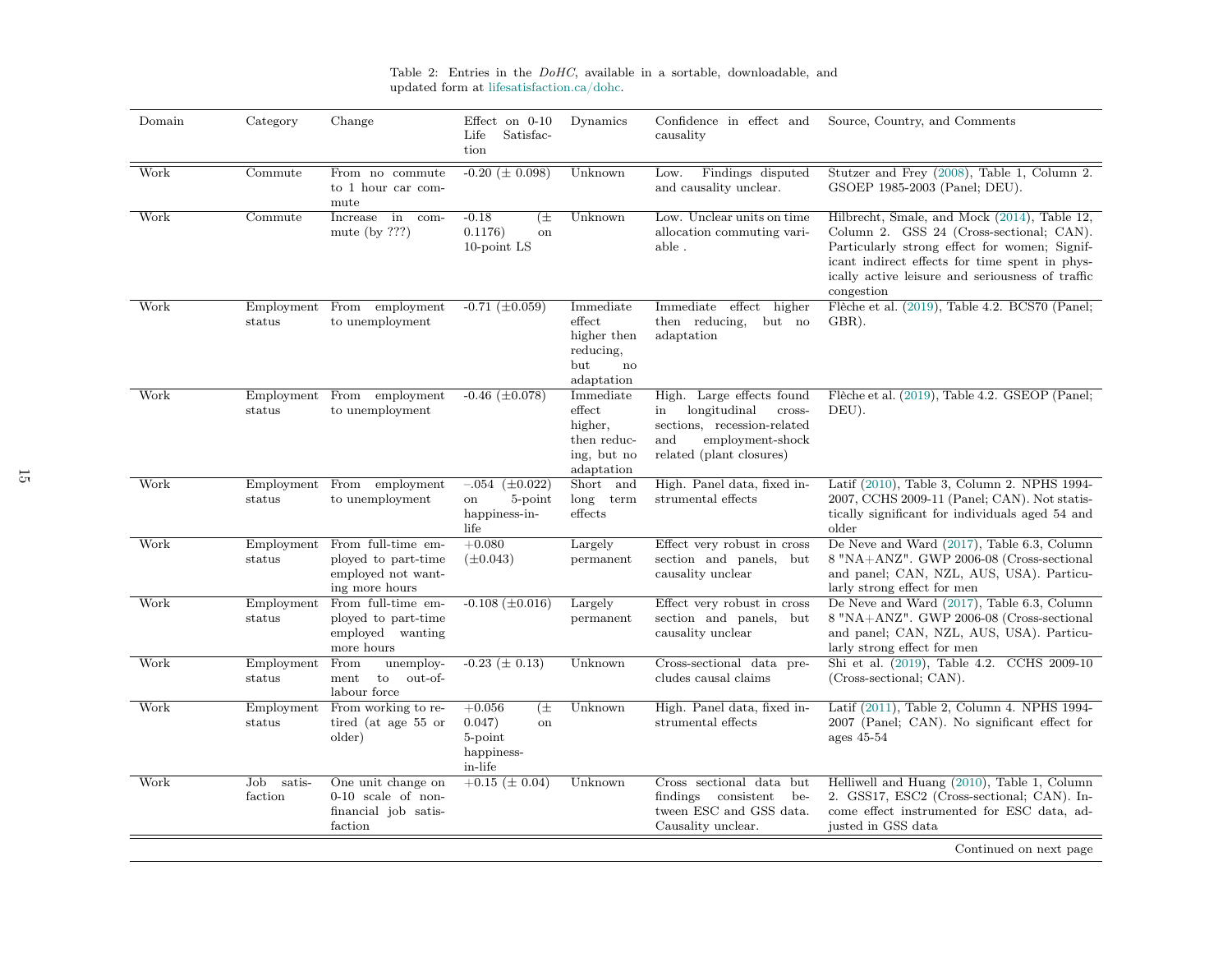| Domain | Category                | Change                                                                                                                                              | Effect on $0-10$<br>Satisfac-<br>Life<br>tion | Dynamics                                                                                                     | Confidence in effect and<br>causality                                       | Source, Country, and Comments                                                                                                                                                                                                                                                      |
|--------|-------------------------|-----------------------------------------------------------------------------------------------------------------------------------------------------|-----------------------------------------------|--------------------------------------------------------------------------------------------------------------|-----------------------------------------------------------------------------|------------------------------------------------------------------------------------------------------------------------------------------------------------------------------------------------------------------------------------------------------------------------------------|
| Work   | Type of job             | Being in a white col-<br>lar job versus a blue<br>collar job                                                                                        | Approx. $+0.80$                               | Unknown                                                                                                      | Effect very robust in cross-<br>section and panels but<br>causality unclear | De Neve and Ward (2017), Approximated from<br>job categories in Table $6.5$ (?). GWP 2006-08<br>(Cross-sectional and panel; WLD). White col-<br>lar includes: managers, officials, clerical and<br>office workers; blue collar includes construc-<br>tion, transportation, farming |
| Work   | Type of job             | Employment in an<br>occupation<br>that<br>is below an indi-<br>skills or<br>vidual's<br>work<br>experience<br>(immigrants)                          | $-0.055$<br>$(\pm$<br>0.096)                  | Negative<br>effect tends<br>dimin-<br>to<br>with<br>ish<br>increased<br>length<br>of<br>stay<br>in<br>Canada | Cross-sectional data pre-<br>cludes causal claims                           | Hou and Frank (2017), Table 3, Column 4.<br>CCHS 2009-14 (Cross-sectional; CAN). Lower<br>income the main intermediate factor linking<br>over-education to life satisfaction for immi-<br>grant                                                                                    |
| Work   | Type of job             | Employment in an<br>occupation<br>$_{\rm that}$<br>is below an<br>indi-<br>vidual's<br>skills<br>$\alpha$<br>work<br>experience<br>(non-immigrants) | $-0.280$<br>$(\pm$<br>0.049)                  | Unknown                                                                                                      | Cross-sectional data pre-<br>cludes causal claims                           | Hou and Frank (2017), Table 3, Column 2.<br>CCHS 2009-14 (Cross-sectional; CAN). Lower<br>income just one of the important factors for<br>non-immigrants.                                                                                                                          |
| Work   | Work<br>con-<br>ditions | Flexible work hours                                                                                                                                 | $+0.19$<br>$(\pm$<br>0.1176)                  | Unknown                                                                                                      | Cross-sectional data pre-<br>cludes causal claims                           | Hilbrecht, Smale, and Mock (2014), Table 12,<br>Column 3. GSS 24 (Cross-sectional; CAN).                                                                                                                                                                                           |

Table 2: Entries in the  $DoHC$ , available in a sortable, downloadable, and updated form at [lifesatisfaction.ca/dohc.](https://lifesatisfaction.ca/dohc)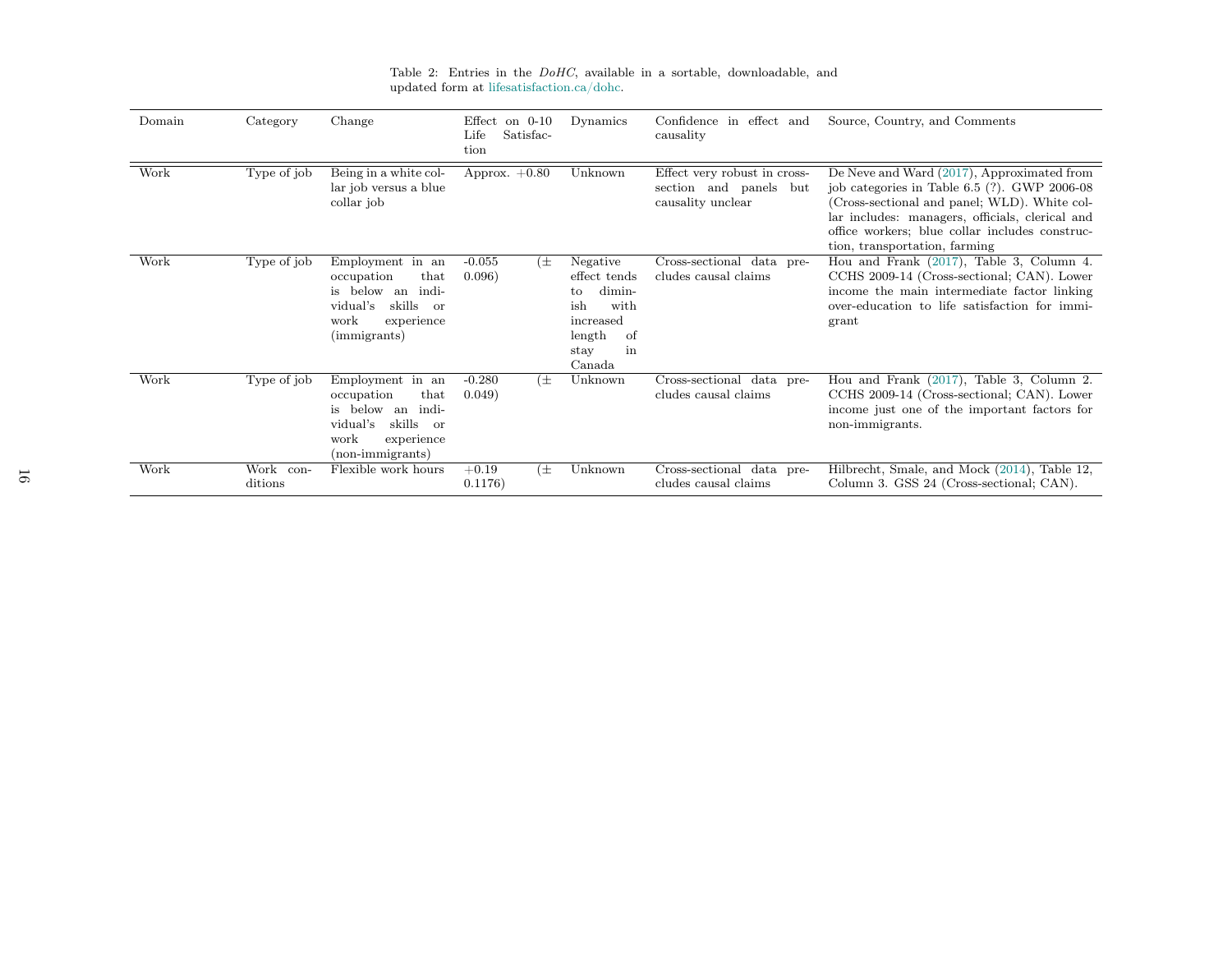### <span id="page-16-22"></span><span id="page-16-21"></span><span id="page-16-20"></span><span id="page-16-19"></span><span id="page-16-18"></span><span id="page-16-17"></span><span id="page-16-16"></span><span id="page-16-15"></span><span id="page-16-14"></span><span id="page-16-13"></span><span id="page-16-12"></span><span id="page-16-11"></span><span id="page-16-10"></span><span id="page-16-9"></span><span id="page-16-8"></span><span id="page-16-7"></span><span id="page-16-0"></span>References

- Aknin, Lara B. et al. (2013). "Prosocial Spending and Well-Being: Cross-Cultural Evidence for a Psychological Universal". In: Journal of Personality and Social Psychology 104.4, pp. 635–652. issn: 1939-1315(Electronic),0022-3514(Print). doi: [10.1037/a0031578](https://doi.org/10.1037/a0031578). url: <https://doi.org/10.1037/a0031578>.
- <span id="page-16-6"></span>Barrington-Leigh, C.P. (2022). ["Trends in conceptions of progress and wellbeing"](http://wellbeing.ihsp.mcgill.ca/?p=pubs#WHR2022). In: [World Happiness Report 2022](http://worldhappiness.report/ed/2022/). Ed. by John Helliwell et al. Sustainable Development Solutions Network. Chap. 3, pp. 53–74. URL: [http://worldhappiness.](http://worldhappiness.report/ed/2022/) [report/ed/2022/](http://worldhappiness.report/ed/2022/).
- Barrington-Leigh, Christopher and Fatemeh Behzadnejad (Apr. 2017a). "Evaluating the Short-Term Cost of Low-Level Local Air Pollution: A Life Satisfaction Approach". English. In: *Environmental Economics and Policy Studies* 19.2, pp. 269–298.
- (Apr. 2017b). "The Impact of Daily Weather Conditions on Life Satisfaction: Evidence from Cross-Sectional and Panel Data". English. In: Journal of Economic Psychology 59, pp. 145–163.
- <span id="page-16-1"></span>Barrington-Leigh, Christopher P. (July 2021). "[Life satisfaction and sustainability: a policy framework"](http://alum.mit.edu/www/cpbl/publications/Barrington-Leigh-SNSS2021-budgeting-for-happiness.pdf). In: SN Social Sciences. DOI: [10.1007/s43545-021-00185-8](https://doi.org/10.1007/s43545-021-00185-8). URL: <https://doi.org/10.1007/s43545-021-00185-8>.
- Brzozowski, Matthew and Brenda Spotton Visano (2020). ""Havin' Money's Not Everything, Not Havin' It Is": The Importance of Financial Satisfaction for Life Satisfaction in Financially Stressed Households". In: Journal of Happiness Studies 21.2, pp. 573–591. issn: 1389-4978.
- Burton, Peter and Shelley Phipps (Aug. 2010). The Well-Being of Immigrant Children and Parents in Canada. Working Paper. Dalhousie University, Department of Economics.
- <span id="page-16-2"></span>Clark, Andrew E, Sarah Flèche, et al. (2019). The origins of happiness: the science of well-being over the life course. Princeton University Press.
- Clark, Andrew E. and SeEun Jung (July 2017). Does Compulsory Education Really Increase Life Satisfaction? en. Tech. rep. 2017-6. Inha University, Institute of Business and Economic Research. url: [https://ideas.repec.org/p/inh/](https://ideas.repec.org/p/inh/wpaper/2017-6.html) [wpaper/2017-6.html](https://ideas.repec.org/p/inh/wpaper/2017-6.html).
- De Neve, J-E and G Ward (2017). "Happiness at Work". In: World Happiness Report. Ed. by J.F. Helliwell, R. Layard, and J. Sachs. New York: Sustainable Development Solutions Net-work. url: [https://s3.amazonaws.com/happiness](https://s3.amazonaws.com/happiness-report/2017/HR17-Ch6_wAppendix.pdf)[report/2017/HR17-Ch6\\_wAppendix.pdf](https://s3.amazonaws.com/happiness-report/2017/HR17-Ch6_wAppendix.pdf).
- Dickerson, Andy, Arne Risa Hole, and Luke A. Munford (Nov. 2014). "The Relationship between Well-Being and Commuting Revisited: Does the Choice of Methodology Matter?" en. In: Regional Science and Urban Economics 49, pp. 321–329. issn: 0166-0462. doi: [10.1016/j.regsciurbeco.2014.09.004](https://doi.org/10.1016/j.regsciurbeco.2014.09.004). url: [https://doi.org/10.1016/j.regsciurbeco.](https://doi.org/10.1016/j.regsciurbeco.2014.09.004) [2014.09.004](https://doi.org/10.1016/j.regsciurbeco.2014.09.004).
- Ferrer-i-Carbonell, Ada and Paul Frijters (2004). "How Important Is Methodology for the Estimates of the Determinants of Happiness?" en. In: The Economic Journal 114.497, pp. 641–659. issn: 1468-0297. doi: [10.1111/j.1468- 0297.](https://doi.org/10.1111/j.1468-0297.2004.00235.x) [2004.00235.x](https://doi.org/10.1111/j.1468-0297.2004.00235.x). url: <https://doi.org/10.1111/j.1468-0297.2004.00235.x>.
- Flèche, Sarah et al. (Aug. 2019). The Origins of Happiness: The Science of Well-Being Over the Life Course. en. Princeton University Press. ISBN: 978-0-691-19633-6. URL: <http://eprints.lse.ac.uk/id/eprint/90482>.
- <span id="page-16-3"></span>Frijters, Paul, Andrew E Clark, et al. (2020). "A happy choice: wellbeing as the goal of government". In: Behavioural Public Policy 4.2, pp. 126–165.
- Frijters, Paul, John P. Haisken-DeNew, and Michael A. Shields (2004). "Money Does Matter! Evidence from Increasing Real Income and Life Satisfaction in East Germany Following Reunification". In: The American Economic Review 94.3, pp. 730–740. issn: 0002-8282. url: <https://www.aeaweb.org/articles?id=10.1257/0002828041464551>.
- Frijters, Paul, David W. Johnston, and Michael A. Shields (Nov. 2014). "Does Childhood Predict Adult Life Satisfaction? Evidence from British Cohort Surveys". en. In: The Economic Journal 124.580, F688–F719. issn: 0013-0133, 1468-0297. doi: [10.1111/ecoj.12085](https://doi.org/10.1111/ecoj.12085). url: <https://doi.org/10.1111/ecoj.12085>.
- <span id="page-16-5"></span>Frijters, Paul and Christian Krekel (2021). A Handbook for Wellbeing Policy-Making: History, Theory, Measurement, Implementation, and Examples. Oxford University Press.
- Hanslmaier, Michael (Sept. 2013). "Crime, Fear and Subjective Well-Being: How Victimization and Street Crime Affect Fear and Life Satisfaction". In: European Journal of Criminology 10.5, pp. 515–533. ISSN: 1477-3708. DOI: [10.1177/](https://doi.org/10.1177/1477370812474545) [1477370812474545](https://doi.org/10.1177/1477370812474545). url: <https://doi.org/10.1177/1477370812474545>.
- <span id="page-16-4"></span>Happiness Research Institute (2020). [Wellbeing Adjusted Life Years: A universal metric to quantify the happiness return](https://cntr.click/XkYNqV6) [on investment](https://cntr.click/XkYNqV6). Berlin. URL: <https://cntr.click/XkYNqV6>.
- Helliwell, John F. and Haifang Huang (Jan. 2010). "How's the Job? Well-Being and Social Capital in the Workplace". English. In: Industrial and Labor Relations Review 63.2, pp. 205–227.
- Helliwell, John F. and Shun Wang (Jan. 2011). "Trust and Wellbeing". en. In: *International Journal of Wellbeing* 1.1. ISSN: 1179-8602.
- Hilbrecht, Margo, Bryan Smale, and Steven E. Mock (Apr. 2014). "Highway to Health? Commute Time and Well-Being among Canadian Adults". en. In: World Leisure Journal 56.2, pp. 151–163. ISSN: 1607-8055, 2333-4509. DOI: [10.1080/](https://doi.org/10.1080/16078055.2014.903723) [16078055.2014.903723](https://doi.org/10.1080/16078055.2014.903723). url: <https://doi.org/10.1080/16078055.2014.903723>.